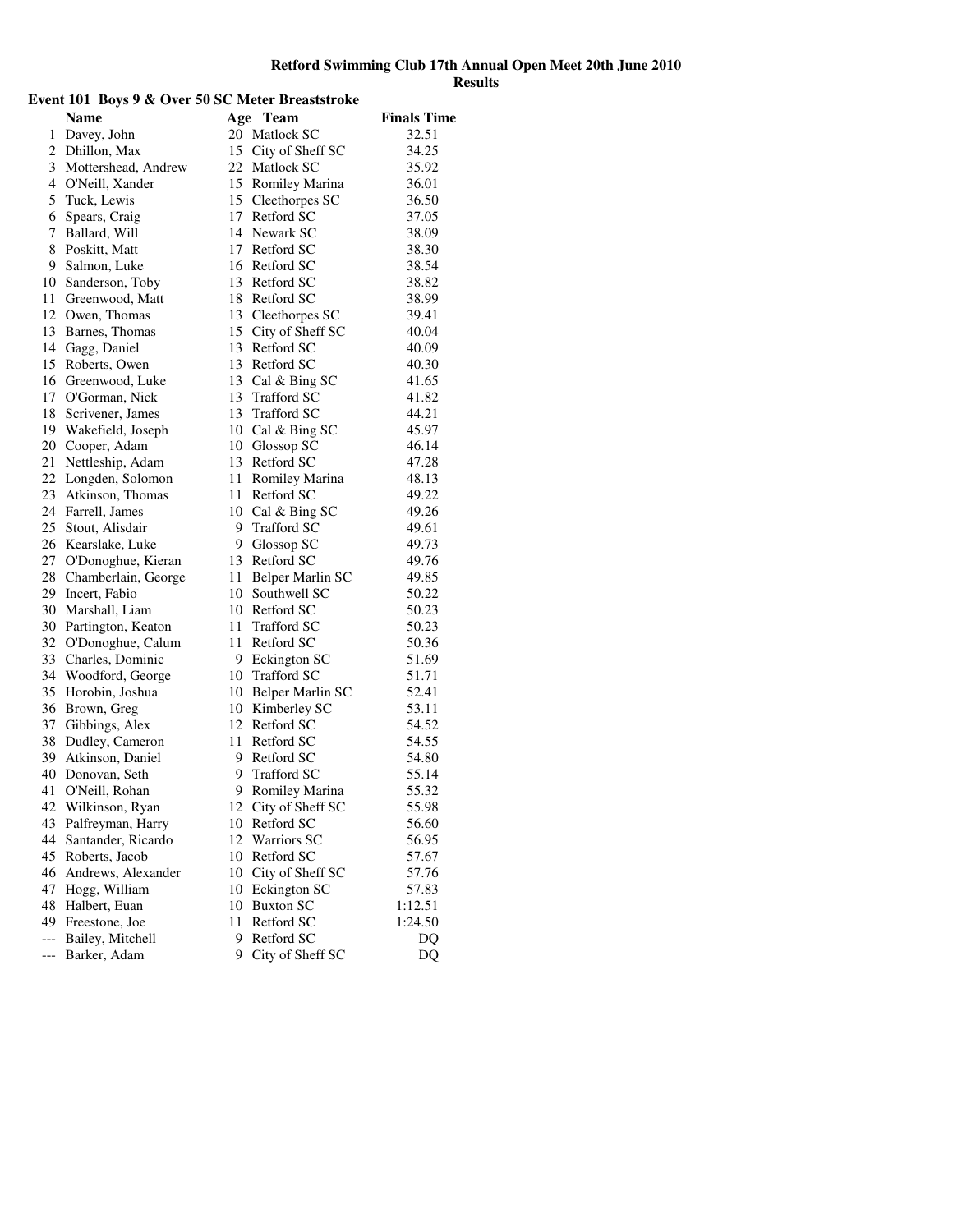#### **Event 102 Girls 9 & Over 50 SC Meter Breaststroke Name** Age Team Finals Time 1 Bentley, Lizzie 17 City of Sheff SC 38.13 2 Davies, Beth 14 Retford SC 39.61 3 Chrystie-Lowe, Rosa 14 Glossop SC 39.88 4 Clay, Hannah 13 Radford SC 40.94 5 Wilson, Laura 14 Matlock SC 41.27 6 Ball, Danielle 13 Belper Marlin SC 41.93 7 Bullock, Pippa 14 Cal & Bing SC 42.03 8 Sikakana, Phumzile 15 City of Sheff SC 42.60 9 Hook, Amy 13 City of Sheff SC 42.89 10 Cross, Sarah 12 Matlock SC 43.05 11 Bramall, Leah 14 City of Sheff SC 43.16 12 Fairhurst, Esme 14 Cal & Bing SC 43.44 13 Garside, Emily 14 City of Sheff SC 43.47 14 Cocker, Kara 13 Matlock SC 43.74 15 Sabbatini, Courtney 11 Worksop Dolphins 43.84 16 Thorpe, Georgina 15 City of Sheff SC 44.37 17 Johnson, Lucy 13 Southwell SC 44.80 18 McCarthy, Kitty 13 City of Sheff SC 45.06<br>19 Issatt, Stephanie 12 Glossop SC 45.60 19 Issatt, Stephanie 12 Glossop SC 45.60<br>
20 Donovan, Ellie 13 Trafford SC 46.09 20 Donovan, Ellie 13 Trafford SC 46.09<br>
21 Johnson, Amy 11 Buxton SC 46.27 21 Johnson, Amy 11 Buxton SC 46.27 22 Palfreyman, Lucy 13 Retford SC 46.57 23 Chamberlain, Kathryn 13 Belper Marlin SC 46.76 24 Garnett, Lucy 11 Retford SC 46.81 25 Worthington, Hannah 12 Retford SC 47.58 26 Chrystie-Lowe, Emma 11 Glossop SC 47.67 27 Bovill, Anushka 11 Retford SC 48.01 28 Kershaw, India 11 Trafford SC 48.25 29 Mills, Jenny 10 Warriors SC 48.65 30 Cundy, Laura 10 Southwell SC 48.70 31 Kent, Charlotte 13 Warriors SC 48.85<br>32 Taylor, Rhea 9 Warriors SC 49.10 32 Taylor, Rhea 9 Warriors SC 49.10 33 Royles, Natalie 15 City of Sheff SC 49.29<br>34 Rowlinson, Holly 9 Trafford SC 49.37 34 Rowlinson, Holly 9 Trafford SC 49.37<br>35 North, Joanne 11 Worksop Dolphins 49.39 35 North, Joanne 11 Worksop Dolphins 49.39 36 Welch, Maddi 12 City of Sheff SC 50.40 37 Neild, Amy 11 Belper Marlin SC 50.68 38 Campbell, Shannon 10 Warriors SC 51.21 39 Hunt, Megan 11 Retford SC 51.23 40 Curran, Hannah 11 Matlock SC 51.68 41 Slack, Emma 11 Retford SC 52.39 42 Neild, Lauren 10 Belper Marlin SC 52.75 43 Stirland, Tia 9 Cal & Bing SC 52.91 44 Swindells, Jessica 12 Warriors SC 53.09 45 Dudley, Ellen 9 Retford SC 53.48<br>46 Smith, Isabelle 9 City of Sheff SC 53.53 46 Smith, Isabelle 9 City of Sheff SC 53.53<br>47 Freestone, Lucy 11 Retford SC 53.71 Freestone, Lucy 11 Retford SC 53.71<br>Walker, Molly 10 Chapeltown SC 53.94 48 Walker, Molly 10 Chapeltown SC 53.94<br>49 Smith, Laura 9 Matlock SC 54.13 49 Matlock SC 54.13<br>
49 Matlock SC 54.13<br>
4.32 Shahy, Jasmine 9 Kimberley SC 54.32 50 Fahy, Jasmine 9 Kimberley SC 54.32 51 Freestone, Katie 11 Retford SC 54.71 52 Gibbings, Siobhan 10 Retford SC 54.81 53 Eakin, Sarah 12 Retford SC 54.90 54 Davies, Emma 10 Retford SC 55.00 55 Barnard, Megan 9 Trafford SC 55.06 56 Ryan, Ella 10 Trafford SC 55.18 57 Marsland, Imogen 10 City of Sheff SC 55.34 58 Stocks, Olivia 10 Retford SC 55.40 59 Purdy, Georgina 10 Retford SC 55.48 60 Simmonite, Ella 9 Worksop Dolphins 55.52<br>61 Livermore. Anna 9 Trafford SC 55.55 61 Livermore, Anna 9 Trafford SC 55.55

62 Clark, Erin 11 Trafford SC 55.58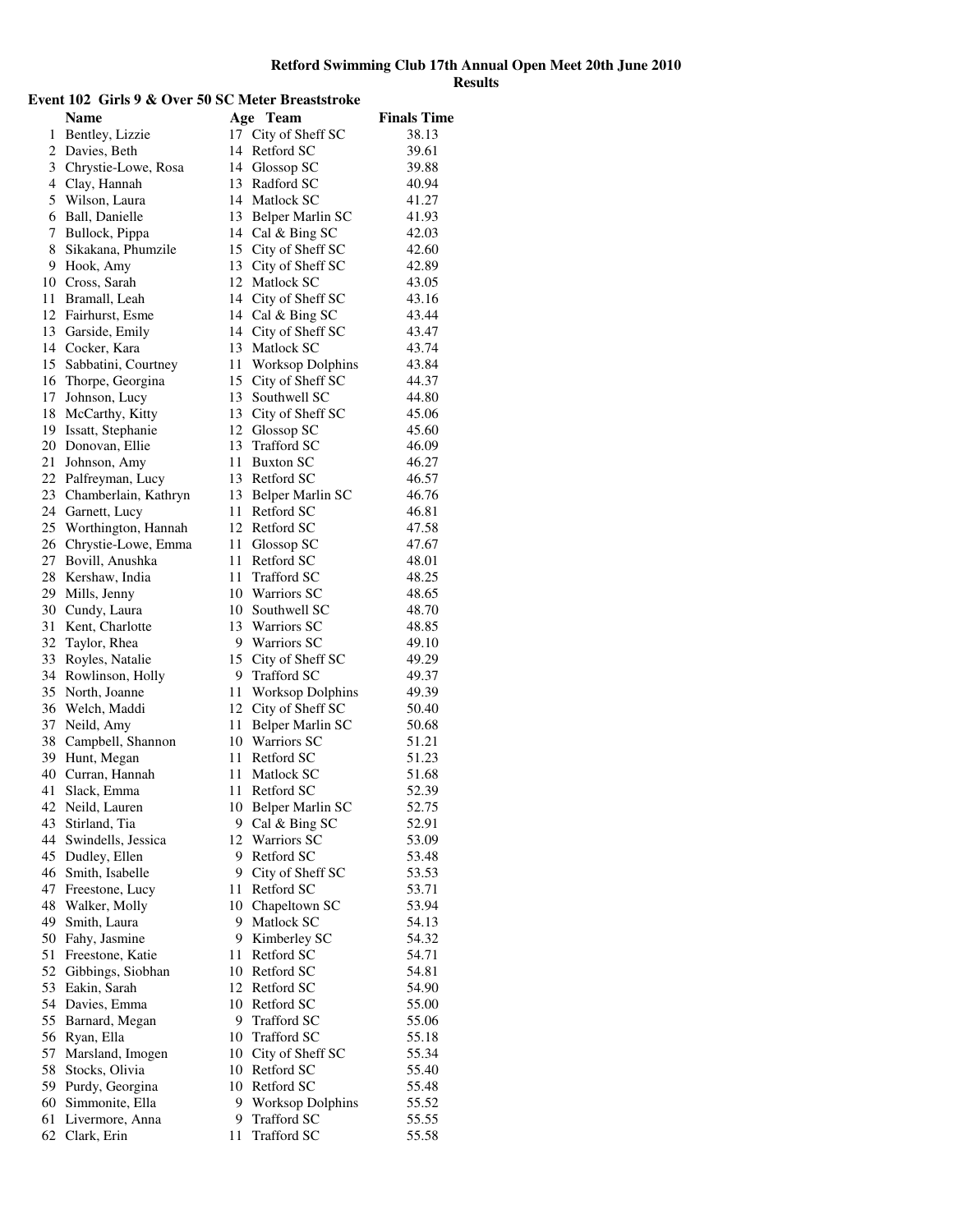| 63    | Wright, Jodie          | 9  | Retford SC         | 55.95   |
|-------|------------------------|----|--------------------|---------|
| 64    | Jacklin, Saffron       | 9  | City of Sheff SC   | 56.56   |
| 65    | Longden, Olivia        | 10 | Romiley Marina     | 56.94   |
| 66    | Smith, Rachael         | 10 | <b>Trafford SC</b> | 57.37   |
| 67    | Shield, Francesca      | 9  | City of Sheff SC   | 57.71   |
| 68    | Orr, Jennifer          | 10 | <b>Warriors SC</b> | 58.48   |
| 68    | Schinagl, Abi          | 10 | Cal & Bing SC      | 58.48   |
| 70    | Grierson, Sophie       | 9  | Retford SC         | 58.76   |
| 71    | Stephenson, Ebony      | 11 | <b>Trafford SC</b> | 59.00   |
| 72    | Hinch-Sisley, Bethany  | 9  | City of Sheff SC   | 59.18   |
| 73    | Wilson, Phillippa      | 9  | City of Sheff SC   | 59.25   |
| 74    | Zdolyny, Elysia        | 9  | <b>Trafford SC</b> | 59.42   |
| 75    | Carroll, Abbie         | 10 | <b>Warriors SC</b> | 59.96   |
|       | 76 Cornwell, Charlotte | 9  | Retford SC         | 1:00.74 |
| 77    | Ellis, Rachel          | 9  | City of Sheff SC   | 1:01.21 |
| 78    | Warbrick, Alice        | 10 | Belper Marlin SC   | 1:01.68 |
| 79    | Heap, Cerys            | 9  | Matlock SC         | 1:01.84 |
| 80    | Eakin, Heather         | 10 | Retford SC         | 1:02.12 |
| 81    | Grierson, Morag        | 11 | Retford SC         | 1:03.07 |
| 82    | Foster, Emily          | 9  | City of Sheff SC   | 1:05.98 |
| 83    | Walker, Flora          | 9  | <b>Warriors SC</b> | 1:08.38 |
|       | Quince, Mia            | 9  | City of Sheff SC   | DQ      |
| $---$ | Booth, Amber           | 11 | Retford SC         | DQ      |
|       |                        |    |                    |         |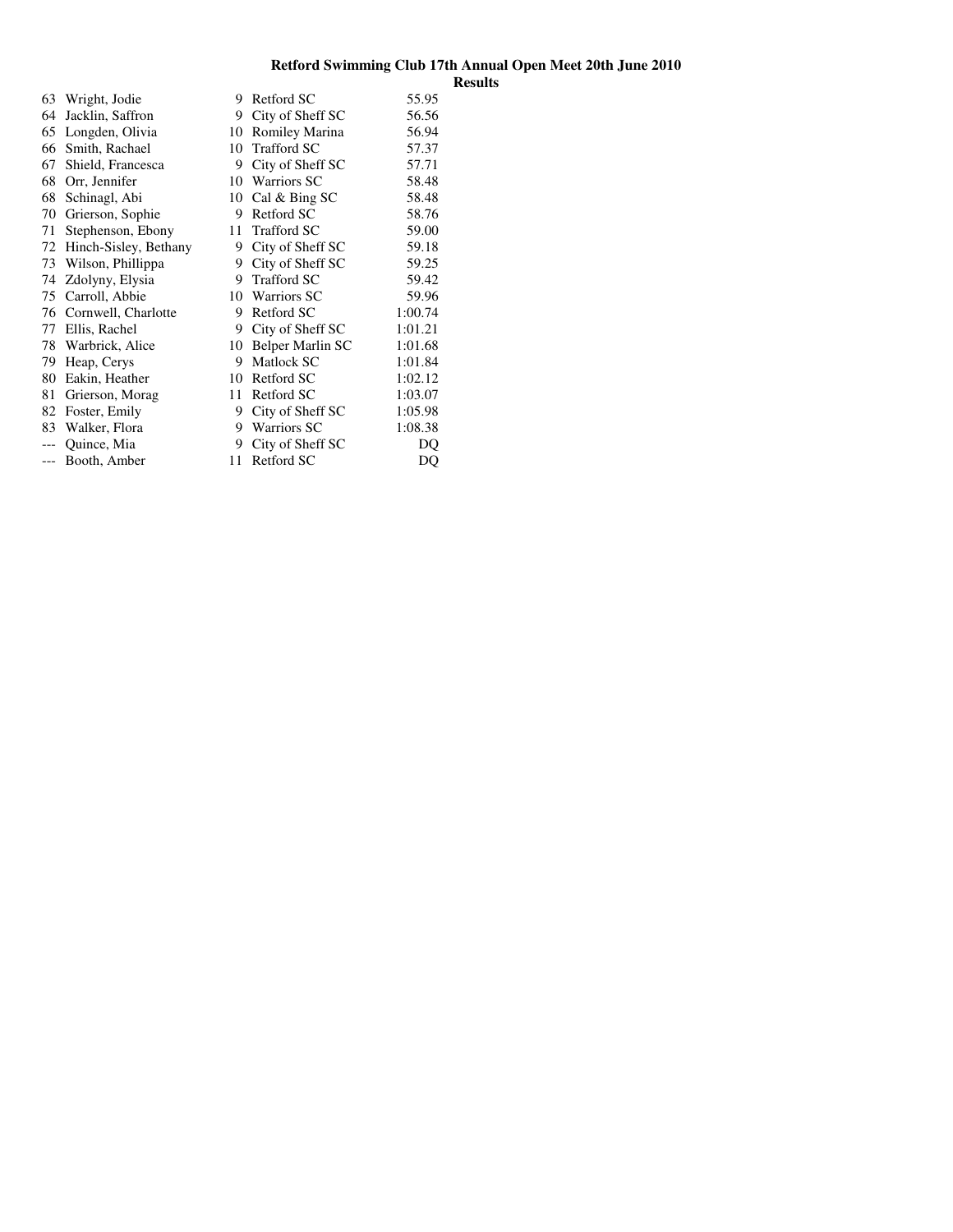# **Event 103 Boys 10 & Over 100 SC Meter Freestyle**

|                | $\sim$ $\sim$ $\sim$ $\sim$<br><b>Name</b> | Age | $\sim$ ,<br>Team    | <b>Finals Time</b> |
|----------------|--------------------------------------------|-----|---------------------|--------------------|
| 1              | O'Neill, Xander                            |     | 15 Romiley Marina   | 58.92              |
| 2              | Bland, Henry                               |     | 15 Retford SC       | 59.82              |
| 3              | Grady, Elliott                             |     | 16 City of Sheff SC | 1:00.08            |
| $\overline{4}$ | Barnes, Thomas                             |     | 15 City of Sheff SC | 1:00.55            |
| 5              | Salmon, Luke                               |     | 16 Retford SC       | 1:02.09            |
| 6              | Hartley, James                             |     | 14 City of Sheff SC | 1:02.86            |
| 7              | Tuck, Lewis                                |     | 15 Cleethorpes SC   | 1:03.30            |
| 8              | Marples, Daniel                            |     | 14 City of Sheff SC | 1:03.38            |
| 9              | Owen, Thomas                               |     | 13 Cleethorpes SC   | 1:03.50            |
| 10             | Palmer, Benjamin                           |     | 12 Newark SC        | 1:04.57            |
| 11             | Corne, Joshua                              |     | 15 Belper Marlin SC | 1:05.26            |
| 12             | Roberts, Owen                              |     | 13 Retford SC       | 1:06.26            |
| 13             | Greenwood, Luke                            |     | 13 Cal & Bing SC    | 1:06.98            |
| 14             | Poskitt, Matt                              |     | 17 Retford SC       | 1:07.02            |
| 15             | Spears, Craig                              |     | 17 Retford SC       | 1:07.06            |
| 16             | Mansfield, Philip                          |     | 15 Warriors SC      | 1:07.21            |
| 17             | Greenwood, Matt                            |     | 18 Retford SC       | 1:07.45            |
| 18             | Inman, Will                                |     | 15 Southwell SC     | 1:08.32            |
| 19             | Rostron, Daniel                            |     | 13 Retford SC       | 1:08.88            |
| 20             | Bradley, Callum                            |     | 13 Belper Marlin SC | 1:09.29            |
| 21             | Hunt, Ashley                               |     | 13 Worksop Dolphins | 1:09.46            |
| 22             | O'Gorman, Nick                             |     | 13 Trafford SC      | 1:09.80            |
| 23             | Murphy, Anthony                            |     | 14 Glossop SC       | 1:10.02            |
| 24             | Scrivener, James                           |     | 13 Trafford SC      | 1:10.37            |
| 25             | Gascoyne, Callum                           |     | 11 Matlock SC       | 1:10.98            |
| 26             | Sanderson, Toby                            |     | 13 Retford SC       | 1:11.27            |
| 27             | Stead, Devon                               |     | 12 City of Sheff SC | 1:13.08            |
| 28             | Holland, Joshua                            |     | 13 Falcon SC        | 1:14.96            |
| 29             | Wakefield, Joseph                          |     | 10 Cal & Bing SC    | 1:15.12            |
| 30             | Bennett, Conor                             |     | 12 Trafford SC      | 1:17.03            |
| 31             | Atkinson, Thomas                           |     | 11 Retford SC       | 1:17.70            |
| 32             | Farrell, James                             |     | 10 Cal & Bing SC    | 1:18.92            |
| 33             | Partington, Keaton                         |     | 11 Trafford SC      | 1:18.98            |
| 34             | Wells, Ben                                 |     | 13 Trafford SC      | 1:19.07            |
| 35             | Bailey, Callum                             |     | 12 Retford SC       | 1:19.54            |
| 36             | O'Donoghue, Calum                          |     | 11 Retford SC       | 1:20.33            |
| 37             | McNeil, Craig                              |     | 13 Trafford SC      | 1:20.72            |
| 38             | O'Donoghue, Kieran                         |     | 13 Retford SC       | 1:21.04            |
| 39             | Longden, Solomon                           | 11  | Romiley Marina      | 1:21.16            |
| 40             | Chamberlain, George                        | 11  | Belper Marlin SC    | 1:21.47            |
| 41             | Raine, Samuel                              | 11  | Glossop SC          | 1:23.13            |
| 42             | Santander, Ricardo                         |     | 12 Warriors SC      | 1:24.93            |
| 43             | Hunt, Callum                               |     | 10 Worksop Dolphins | 1:25.81            |
| 44             | Cooper, Adam                               |     | 10 Glossop SC       | 1:26.71            |
| 45             | Mellor, John                               |     | 12 Warriors SC      | 1:27.03            |
| 46             | Marshall, Liam                             |     | 10 Retford SC       | 1:27.56            |
| 47             | Dudley, Cameron                            | 11  | Retford SC          | 1:28.56            |
| 48             | Nettleship, Adam                           |     | 13 Retford SC       | 1:29.33            |
| 49             | Freestone, Joe                             | 11  | Retford SC          | 1:32.07            |
| 50             | Foster, Edward                             |     | 10 City of Sheff SC | 1:32.20            |
| 51             | Watkinson, Colby                           |     | 10 Chapeltown SC    | 1:33.91            |
| 52             | McCormick, Nathan                          | 11  | City of Sheff SC    | 1:35.25            |
| 53             | Roberts, Jacob                             |     | 10 Retford SC       | 1:41.13            |
| 54             | Horobin, Joshua                            |     | 10 Belper Marlin SC | 1:41.86            |
| 55             | Gibbings, Alex                             | 12  | Retford SC          | 1:52.69            |
| 56             | Halbert, Euan                              |     | 10 Buxton SC        | 2:06.58            |
| $---$          | Hoon, Ed                                   | 11  | Matlock SC          | DQ                 |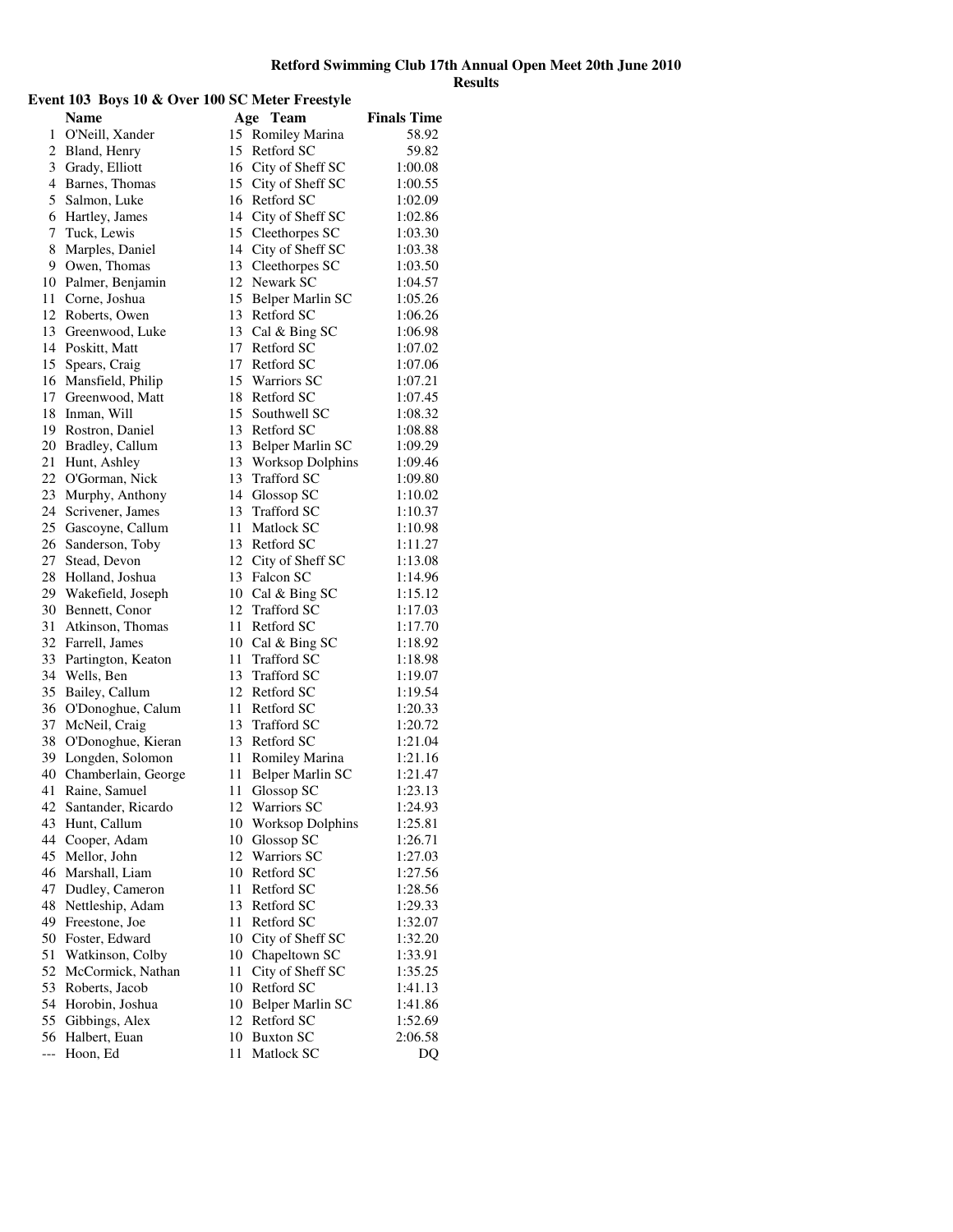# **Event 104 Girls 10 & Over 100 SC Meter Freestyle**

|    | <b>Name</b>          | Age  | Team                    | <b>Finals Time</b> |
|----|----------------------|------|-------------------------|--------------------|
| 1  | Zolkiewski, Louisa   | 17   | <b>Trafford SC</b>      | 1:03.84            |
| 2  | Davies, Beth         | 14   | Retford SC              | 1:04.08            |
| 3  | Bentley, Lizzie      |      | 17 City of Sheff SC     | 1:05.55            |
| 4  | Money, Ruth          |      | 12 Newark SC            | 1:06.15            |
| 5  | Denyer, Paige        |      | 13 Worksop Dolphins     | 1:06.31            |
| 6  |                      |      | 13 Retford SC           | 1:06.38            |
|    | Eakin, Megan         |      |                         |                    |
| 7  | Rigley, Jessica      |      | 14 Southwell SC         | 1:08.91            |
| 8  | Thorpe, Georgina     |      | 15 City of Sheff SC     | 1:09.32            |
| 9  | Schinagl, Rebecca    |      | 12 Cal & Bing SC        | 1:09.57            |
| 10 | Chrystie-Lowe, Rosa  |      | 14 Glossop SC           | 1:09.67            |
| 10 | Hook, Amy            | 13   | City of Sheff SC        | 1:09.67            |
| 12 | North, Kimberley     |      | 13 Worksop Dolphins     | 1:10.06            |
| 13 | Budd, Billie         |      | 13 City of Sheff SC     | 1:10.37            |
| 14 | Garside, Emily       |      | 14 City of Sheff SC     | 1:11.52            |
| 15 | Donovan, Ellie       | 13   | Trafford SC             | 1:11.75            |
| 16 | Sikakana, Phumzile   |      | 15 City of Sheff SC     | 1:12.52            |
| 17 | Crownshaw, Ellie     |      | 13 City of Sheff SC     | 1:12.89            |
| 18 | Curran, Claire       |      | 14 Matlock SC           | 1:13.02            |
| 19 | Cocker, Kara         |      | 13 Matlock SC           | 1:14.40            |
| 20 | Stirland, Georgia    | 11 - | Cal & Bing SC           | 1:14.58            |
| 21 | Whitehead, Michaela  |      | 12 Worksop Dolphins     | 1:14.71            |
| 22 | Issatt, Stephanie    |      | 12 Glossop SC           | 1:15.04            |
| 23 | Mosley, Emma         |      | 12 City of Sheff SC     | 1:15.12            |
| 24 | Young, Natalie       | 12   | City of Sheff SC        | 1:15.66            |
| 25 | Halbert, Jessica     |      | 14 Buxton SC            | 1:15.78            |
| 26 | McCarthy, Kitty      |      | 13 City of Sheff SC     | 1:16.30            |
| 27 | Cooper, Rosalind     |      | 13 Retford SC           | 1:16.65            |
| 28 | Sabbatini, Courtney  |      | 11 Worksop Dolphins     | 1:16.86            |
| 29 | Lillas, Georgia      | 11   | Trafford SC             | 1:17.43            |
| 30 | Knapton, Melissa     | 11   | Brighouse SC            | 1:17.68            |
| 31 | Hobson, Megan        | 11   | Chapeltown SC           | 1:18.46            |
| 32 | Platts, Jade         | 11 - | <b>Worksop Dolphins</b> | 1:18.51            |
| 33 | Kershaw, India       | 11   | Trafford SC             | 1:18.92            |
| 34 | Kent, Charlotte      |      | 13 Warriors SC          | 1:19.27            |
| 35 | Kaminsky, Jacqueline |      | 14 City of Sheff SC     | 1:19.70            |
| 36 | Hinitt, Faith        |      | 11 Retford SC           | 1:20.12            |
| 37 | Ball, Megan          |      | 10 Belper Marlin SC     | 1:20.68            |
| 38 | Thornhill, Helen     |      | 10 Buxton SC            | 1:20.97            |
| 39 | Palfreyman, Lucy     |      | 13 Retford SC           | 1:21.32            |
| 40 |                      |      | 11 Retford SC           |                    |
|    | Bovill, Anushka      |      |                         | 1:21.71            |
| 41 | Neild, Amy           | 11 - | Belper Marlin SC        | 1:22.17            |
| 42 | Johnson, Amy         |      | 11 Buxton SC            | 1:22.70            |
| 43 | North, Joanne        | 11   | <b>Worksop Dolphins</b> | 1:23.36            |
| 44 | Kellett, Kirsty      |      | 10 Warriors SC          | 1:23.77            |
| 45 | Welch, Maddi         |      | 12 City of Sheff SC     | 1:24.82            |
| 46 | Whelan, Katie        |      | 12 Retford SC           | 1:25.25            |
| 47 | Campbell, Shannon    |      | 10 Warriors SC          | 1:26.27            |
| 48 | Straw, Lauren        |      | 12 Falcon SC            | 1:26.63            |
| 49 | Garnett, Lucy        | 11-  | Retford SC              | 1:26.84            |
| 50 | Swindells, Jessica   |      | 12 Warriors SC          | 1:28.01            |
| 50 | Robinson, Jade       | 12   | <b>Worksop Dolphins</b> | 1:28.01            |
| 52 | Hicks, Lauren        |      | 10 Warriors SC          | 1:28.67            |
| 53 | Odiowei, Hannah      |      | 10 Trafford SC          | 1:29.16            |
| 54 | Curran, Hannah       | 11   | Matlock SC              | 1:29.19            |
| 55 | Stocks, Olivia       |      | 10 Retford SC           | 1:31.34            |
| 56 | Woods, Rebecca       |      | 12 City of Sheff SC     | 1:31.49            |
| 57 | Carroll, Abbie       |      | 10 Warriors SC          | 1:31.57            |
| 58 | Walker, Grace        |      | 12 Warriors SC          | 1:31.85            |
| 59 | Ryan, Ella           |      | 10 Trafford SC          | 1:32.83            |
| 60 | Stephenson, Ebony    | 11   | <b>Trafford SC</b>      | 1:32.90            |
| 61 | Freestone, Lucy      | 11   | Retford SC              | 1:37.04            |
| 62 | Davies, Emma         |      | 10 Retford SC           | 1:37.99            |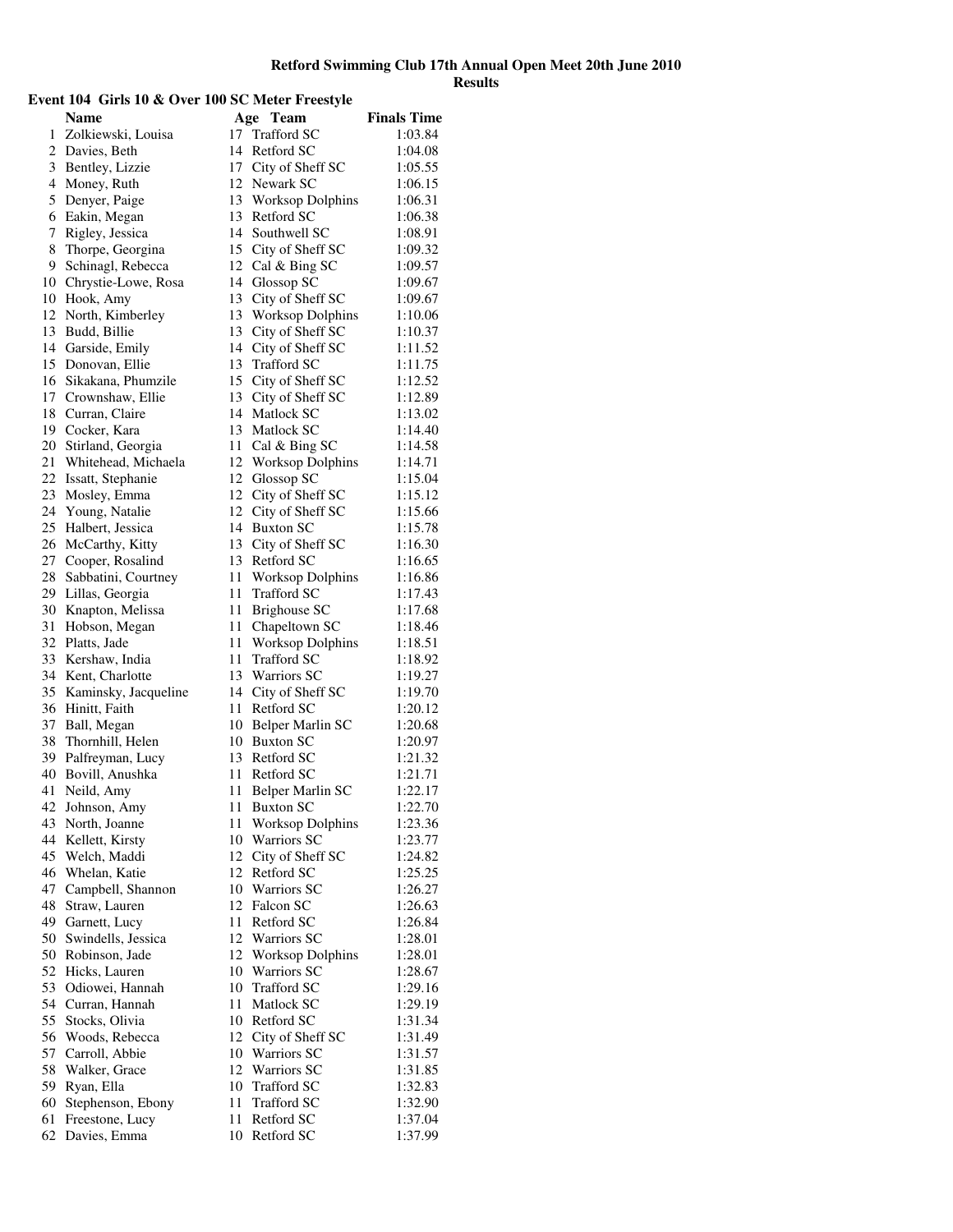| 63 Neild, Lauren     | 10 Belper Marlin SC | 1:41.06 |
|----------------------|---------------------|---------|
| 64 Waterhouse, Holly | 10 Trafford SC      | 1:41.61 |
| 65 Longden, Olivia   | 10 Romiley Marina   | 1:44.17 |
| 66 Gibbings, Siobhan | 10 Retford SC       | 1:44.73 |
| 67 Schinagl, Abi     | 10 Cal & Bing SC    | 1:44.88 |
| 68 Harrison, Anna    | 10 Warriors SC      | 1:45.75 |
| 69 Nelson, Molly     | 10 Trafford SC      | 1:48.42 |
| 70 Grierson, Morag   | 11 Retford SC       | 1:53.04 |
| 71 Robinson, Zena    | 13 Worksop Dolphins | 1:57.92 |
| --- Smith, Gabriella | 11 Warriors SC      | DNF     |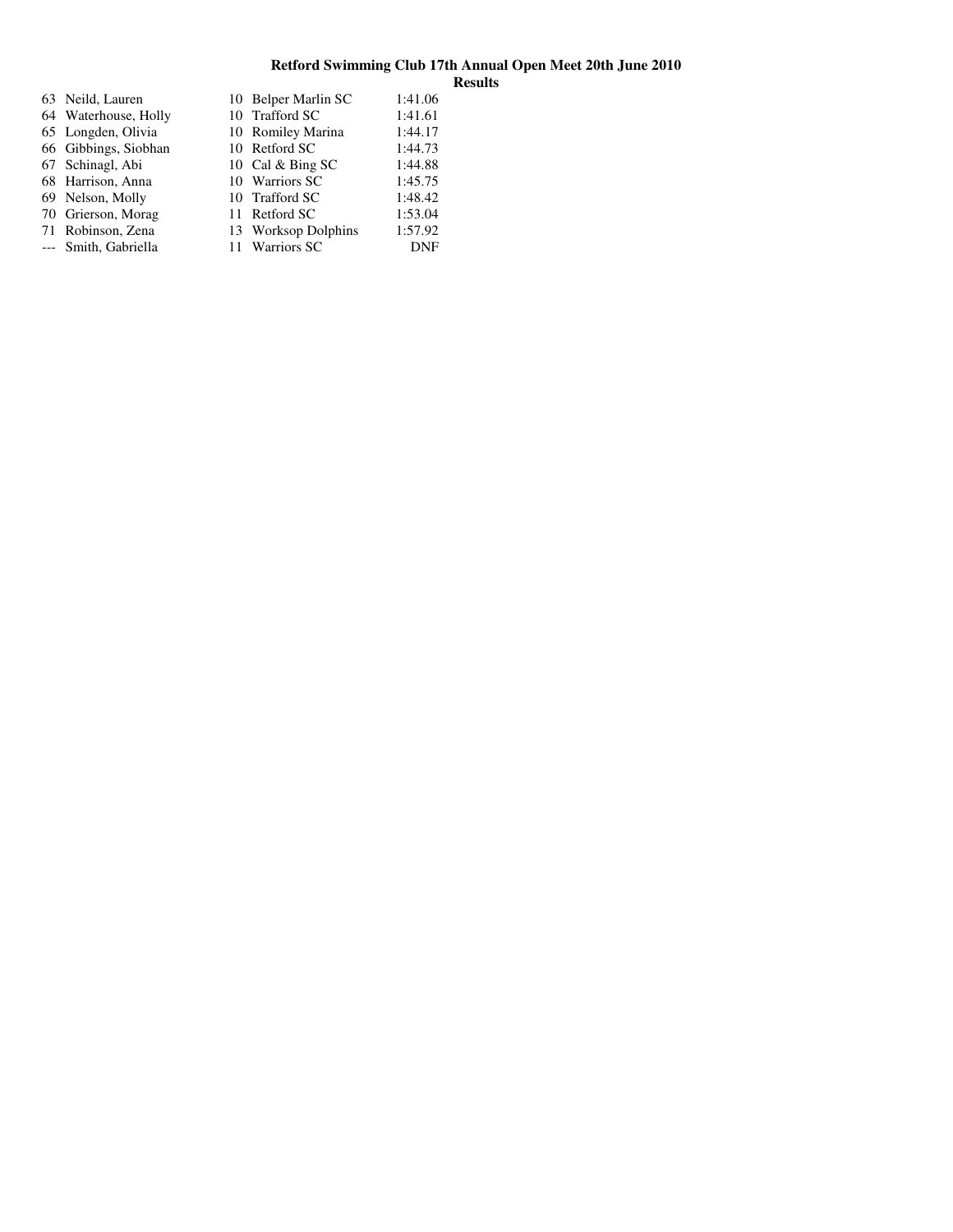# **Retford Swimming Club 17th Annual Open Meet 20th June 2010 Results Event 105 Boys 9 & Over 50 SC Meter Butterfly**

|                | Name                            | Age      | <b>Team</b>                    | <b>Finals Time</b> |
|----------------|---------------------------------|----------|--------------------------------|--------------------|
| 1              | Davey, John                     |          | 20 Matlock SC                  | 28.94              |
| $\overline{c}$ | Bland, Henry                    | 15       | Retford SC                     | 29.31              |
|                | 3 Grady, Elliott                |          | 16 City of Sheff SC            | 29.96              |
|                | 4 O'Neill, Xander               |          | 15 Romiley Marina              | 30.04              |
| 5              | Ballard, Will                   |          | 14 Newark SC                   | 31.66              |
|                | 6 Croker, Henry                 | 15       | Trafford SC                    | 32.08              |
| 7              | Poskitt, Matt                   | 17       | Retford SC                     | 32.45              |
| 8              | Mansfield, Philip               | 15       | <b>Warriors SC</b>             | 32.76              |
| 9              | Salmon, Luke                    |          | 16 Retford SC                  | 32.87              |
|                | 10 Barnes, Thomas               |          | 15 City of Sheff SC            | 33.16              |
| 11             | Mottershead, Andrew             |          | 22 Matlock SC                  | 33.62              |
| 12             | Tuck, Lewis                     | 15       | Cleethorpes SC                 | 33.64              |
| 13             | Greenwood, Matt                 |          | 18 Retford SC                  | 33.72              |
| 14             | Spears, Craig                   |          | 17 Retford SC                  | 33.78              |
|                | 15 Atkinson, Oliver             |          | 13 City of Sheff SC            | 34.69              |
| 16             | Roberts, Owen                   |          | 13 Retford SC                  | 34.86              |
| 17             | Greenwood, Luke                 |          | 13 Cal & Bing SC               | 35.06              |
| 18             | Sanderson, Toby                 |          | 13 Retford SC                  | 35.16              |
| 19             | Gagg, Daniel                    |          | 13 Retford SC                  | 36.75              |
| 20             | O'Gorman, Nick                  |          | 13 Trafford SC                 | 37.79              |
| 21             | Scrivener, James                | 13       | <b>Trafford SC</b>             | 38.21              |
| 22             | Kearslake, Luke                 |          | 9 Glossop SC                   | 38.39              |
| 23             | Kaminsky, David                 | 11-      | City of Sheff SC               | 38.40              |
| 24             | Bolton, Andrew                  | 12       | <b>Trafford SC</b>             | 38.68              |
| 25             | Wakefield, Joseph               |          | 10 Cal & Bing SC               | 39.21              |
| 26             | Bradley, Callum                 |          | 13 Belper Marlin SC            | 40.71              |
| 27             | Wilkinson, Ryan                 |          | 12 City of Sheff SC            | 42.15              |
| 28<br>29       | Partington, Keaton              | 11<br>11 | <b>Trafford SC</b>             | 42.59              |
| 30             | Raine, Samuel<br>Farrell, James |          | Glossop SC<br>10 Cal & Bing SC | 42.93<br>43.57     |
| 31             | Foster, Edward                  |          | 10 City of Sheff SC            | 44.82              |
| 32             | O'Donoghue, Calum               | 11       | Retford SC                     | 45.40              |
| 33             | Mellor, John                    | 12       | <b>Warriors SC</b>             | 46.82              |
| 34             | O'Donoghue, Kieran              |          | 13 Retford SC                  | 47.85              |
| 35             | Freestone, Joe                  | 11       | Retford SC                     | 48.31              |
| 36             | Chamberlain, George             | 11       | Belper Marlin SC               | 48.46              |
| 37             | Brown, Greg                     |          | 10 Kimberley SC                | 50.06              |
| 38             | Dudley, Cameron                 | 11       | Retford SC                     | 50.94              |
|                | 39 Charles, Dominic             | 9        | Eckington SC                   | 55.00              |
|                | 40 Donovan, Seth                | 9        | <b>Trafford SC</b>             | 55.41              |
| 41             | Roberts, Jacob                  | 10       | Retford SC                     | 57.57              |
|                | 42 Hewitt, Cole                 | 8        | Retford SC                     | 58.27              |
|                | 43 Atkinson, Daniel             | 9        | Retford SC                     | 1:01.57            |
| 44             | Barker, Adam                    | 9        | City of Sheff SC               | 1:06.04            |
| 45             | Woodford, George                | 10       | <b>Trafford SC</b>             | 1:06.23            |
|                |                                 |          |                                |                    |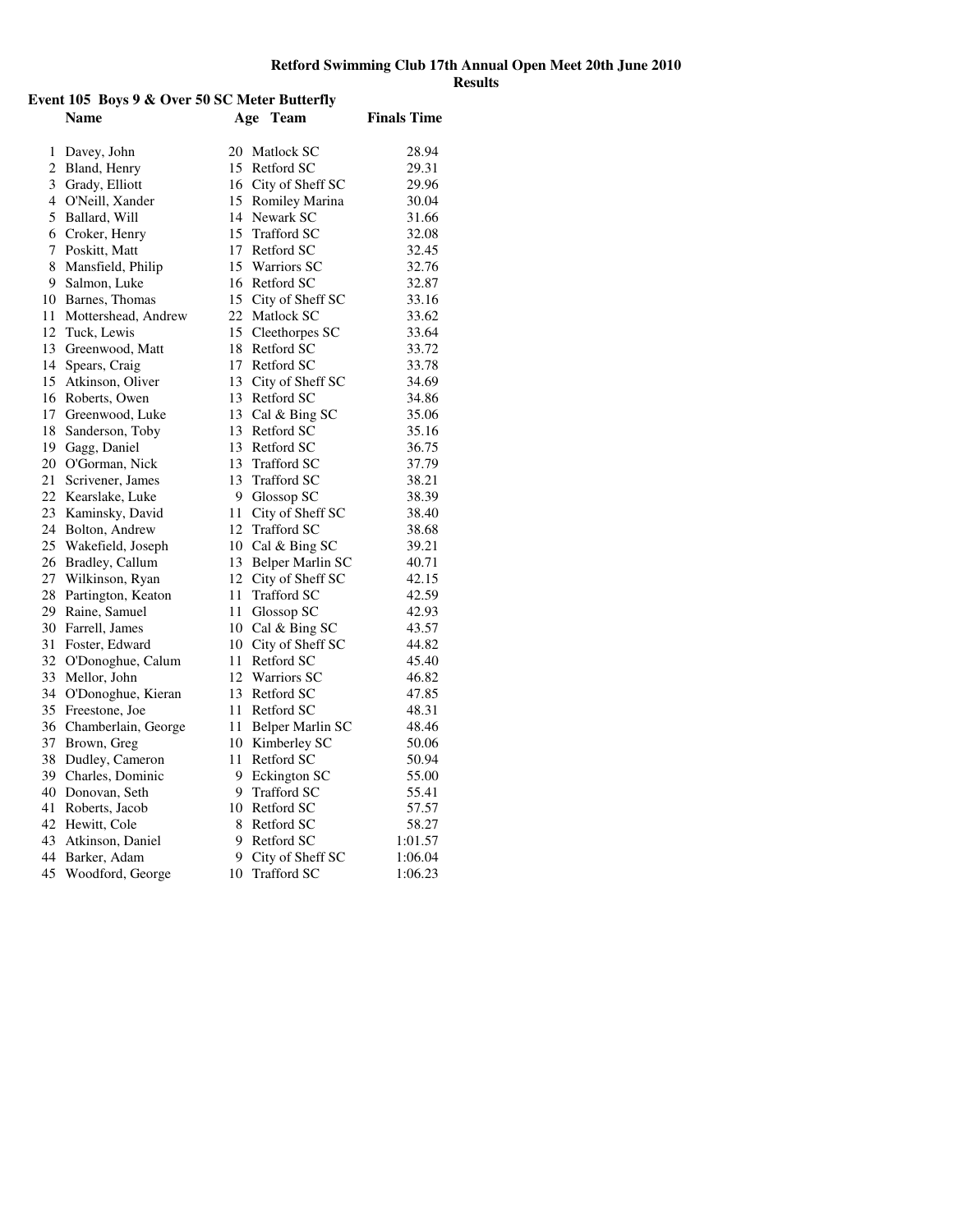# **Event 106 Girls 9 & Over 50 SC Meter Butterfly**

|              | Name                                | Age  | Team                              | <b>Finals Time</b> |
|--------------|-------------------------------------|------|-----------------------------------|--------------------|
| $\mathbf{1}$ | Zolkiewski, Louisa                  | 17   | <b>Trafford SC</b>                | 31.93              |
| 2            | Davies, Beth                        |      | 14 Retford SC                     | 33.23              |
| 3            | Clay, Hannah                        |      | 13 Radford SC                     | 34.22              |
| 4            | Sabbatini, Carina                   |      | 14 Worksop Dolphins               | 34.29              |
| 5            | Ball, Danielle                      |      | 13 Belper Marlin SC               | 34.54              |
| 6            | Money, Ruth                         |      | 12 Newark SC                      | 35.27              |
| 7            | Denyer, Paige                       |      | 13 Worksop Dolphins               | 35.89              |
| 8            | Chrystie-Lowe, Rosa                 |      | 14 Glossop SC                     | 36.08              |
| 9            | Thorpe, Georgina                    |      | 15 City of Sheff SC               | 36.58              |
| 10           | Budd, Billie                        |      | 13 City of Sheff SC               | 36.61              |
| 11           | Schinagl, Rebecca                   |      | 12 Cal & Bing SC                  | 37.01              |
| 12           | Cooper, Rosalind                    |      | 13 Retford SC                     | 37.06              |
| 13           | Garside, Emily                      |      | 14 City of Sheff SC               | 37.40              |
| 14           | Cocker, Kara                        |      | 13 Matlock SC                     | 37.51              |
| 15           | Curran, Claire                      |      | 14 Matlock SC                     | 37.59              |
| 15           | Bullock, Pippa                      |      | 14 Cal & Bing SC                  | 37.59              |
| 17           | Halbert, Jessica                    |      | 14 Buxton SC                      | 37.89              |
| 18           | Fairhurst, Esme                     |      | 14 Cal & Bing SC                  | 38.57              |
| 19           | Lillas, Georgia                     |      | 11 Trafford SC                    | 38.66              |
| 20           | Kaminsky, Jacqueline                |      | 14 City of Sheff SC               | 39.11              |
| 21           | North, Kimberley                    |      | 13 Worksop Dolphins               | 39.73              |
| 22           | Donovan, Ellie                      |      | 13 Trafford SC                    | 40.02              |
| 23           | Sikakana, Phumzile                  |      | 15 City of Sheff SC               | 40.19              |
| 24           | Kent, Charlotte                     |      | 13 Warriors SC                    | 40.63              |
| 25           | Mills, Jenny                        |      | 10 Warriors SC                    | 41.43              |
| 26           | Johnson, Amy                        |      | 11 Buxton SC                      | 41.61              |
| 27           | McCarthy, Kitty                     |      | 13 City of Sheff SC               | 41.77              |
| 28           | Hinitt, Faith                       |      | 11 Retford SC                     | 41.84              |
| 29           | Kershaw, India                      | 11   | <b>Trafford SC</b>                | 42.05              |
| 30           | Bovill, Anushka                     |      | 11 Retford SC                     | 42.09              |
| 31<br>32     | Mosley, Emma                        |      | 12 City of Sheff SC               | 42.39              |
| 33           | Ball, Megan                         | 11   | 10 Belper Marlin SC<br>Retford SC | 42.69              |
|              | Booth, Amber                        |      |                                   | 43.02              |
| 34<br>35     | Hook, Amy                           | 11 - | 13 City of Sheff SC<br>Glossop SC | 43.38<br>44.03     |
| 36           | Chrystie-Lowe, Emma<br>Welch, Maddi | 12   | City of Sheff SC                  | 44.78              |
| 37           | Rowlinson, Holly                    | 9.   | Trafford SC                       | 44.85              |
| 38           | Neild, Amy                          |      | 11 Belper Marlin SC               | 45.08              |
| 39           | Wright, Jodie                       |      | 9 Retford SC                      | 45.38              |
| 40           | Straw, Lauren                       |      | 12 Falcon SC                      | 45.93              |
| 41           | Walker, Molly                       |      | 10 Chapeltown SC                  | 45.99              |
| 42           | Taylor, Rhea                        |      | 9 Warriors SC                     | 46.11              |
| 43           | Hunt, Megan                         |      | 11 Retford SC                     | 46.62              |
| 44           | Zdolyny, Elysia                     | 9    | <b>Trafford SC</b>                | 47.38              |
| 45           | Stirland, Tia                       | 9.   | Cal & Bing SC                     | 48.35              |
| 46           | Swindells, Jessica                  |      | 12 Warriors SC                    | 48.57              |
| 47           | Jolley, Elizabeth                   |      | 10 Trafford SC                    | 49.01              |
| 48           | Smith, Laura                        | 9.   | Matlock SC                        | 49.80              |
| 49           | Thornhill, Helen                    |      | 10 Buxton SC                      | 49.89              |
| 50           | Smith, Gabriella                    |      | 11 Warriors SC                    | 50.37              |
| 51           | Worthington, Hannah                 |      | 12 Retford SC                     | 50.44              |
| 52           | Shield, Francesca                   | 9.   | City of Sheff SC                  | 51.26              |
| 53           | Davies, Emma                        |      | 10 Retford SC                     | 51.96              |
| 54           | Cundy, Laura                        |      | 10 Southwell SC                   | 52.29              |
| 55           | Simmonite, Ella                     |      | 9 Worksop Dolphins                | 52.96              |
| 56           | Freestone, Katie                    | 11   | Retford SC                        | 53.28              |
| 57           | Livermore, Anna                     | 9.   | <b>Trafford SC</b>                | 55.35              |
| 58           | Jacklin, Saffron                    | 9.   | City of Sheff SC                  | 55.60              |
| 59           | Neild, Lauren                       |      | 10 Belper Marlin SC               | 55.92              |
| 60           | Orr, Jennifer                       |      | 10 Warriors SC                    | 56.18              |
| 61           | Fahy, Jasmine                       | 9    | Kimberley SC                      | 58.83              |
| 62           | Dudley, Ellen                       | 9    | Retford SC                        | 59.05              |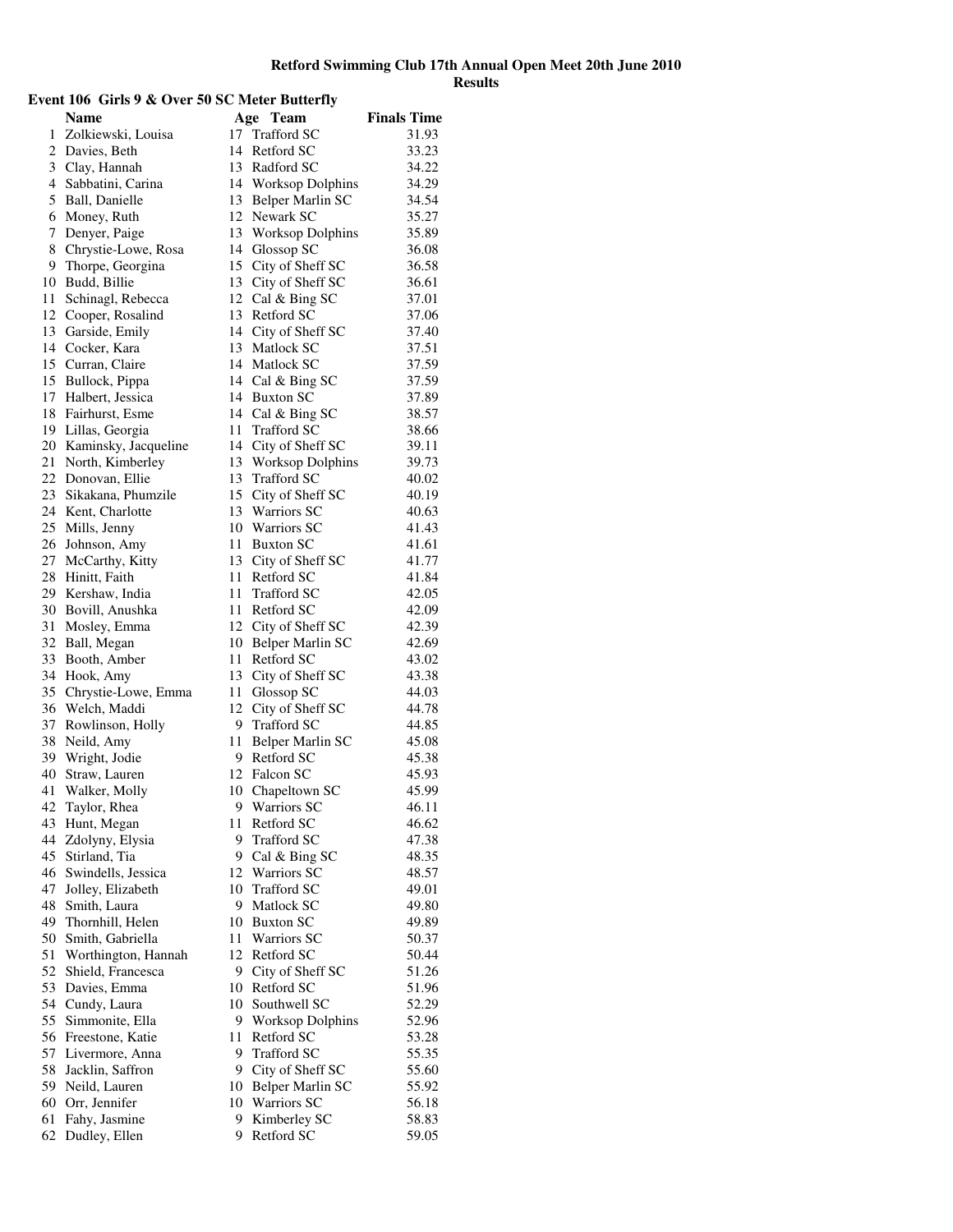|                                                                                                                                                                                                                                                                     | 59.15                                                                                                                                                                                                         |
|---------------------------------------------------------------------------------------------------------------------------------------------------------------------------------------------------------------------------------------------------------------------|---------------------------------------------------------------------------------------------------------------------------------------------------------------------------------------------------------------|
|                                                                                                                                                                                                                                                                     | 59.26                                                                                                                                                                                                         |
|                                                                                                                                                                                                                                                                     | 1:00.22                                                                                                                                                                                                       |
|                                                                                                                                                                                                                                                                     | 1:03.36                                                                                                                                                                                                       |
|                                                                                                                                                                                                                                                                     | 1:03.67                                                                                                                                                                                                       |
|                                                                                                                                                                                                                                                                     | 1:13.17                                                                                                                                                                                                       |
|                                                                                                                                                                                                                                                                     | DO                                                                                                                                                                                                            |
|                                                                                                                                                                                                                                                                     | DO                                                                                                                                                                                                            |
|                                                                                                                                                                                                                                                                     | DO.                                                                                                                                                                                                           |
|                                                                                                                                                                                                                                                                     | DQ                                                                                                                                                                                                            |
|                                                                                                                                                                                                                                                                     | DO                                                                                                                                                                                                            |
| 63 Freestone, Lucy<br>64 Smith, Isabelle<br>65 Grierson, Sophie<br>66 Purdy, Georgina<br>67 Grierson, Morag<br>68 Hinch-Sisley, Bethany<br>--- Gresswell, Francesca<br>--- Wilson, Phillippa<br>--- Curran, Hannah<br>--- Chamberlain, Kathryn<br>--- Ellis, Rachel | 11 Retford SC<br>9 City of Sheff SC<br>9 Retford SC<br>10 Retford SC<br>11 Retford SC<br>9 City of Sheff SC<br>10 Newark SC<br>9 City of Sheff SC<br>11 Matlock SC<br>13 Belper Marlin SC<br>City of Sheff SC |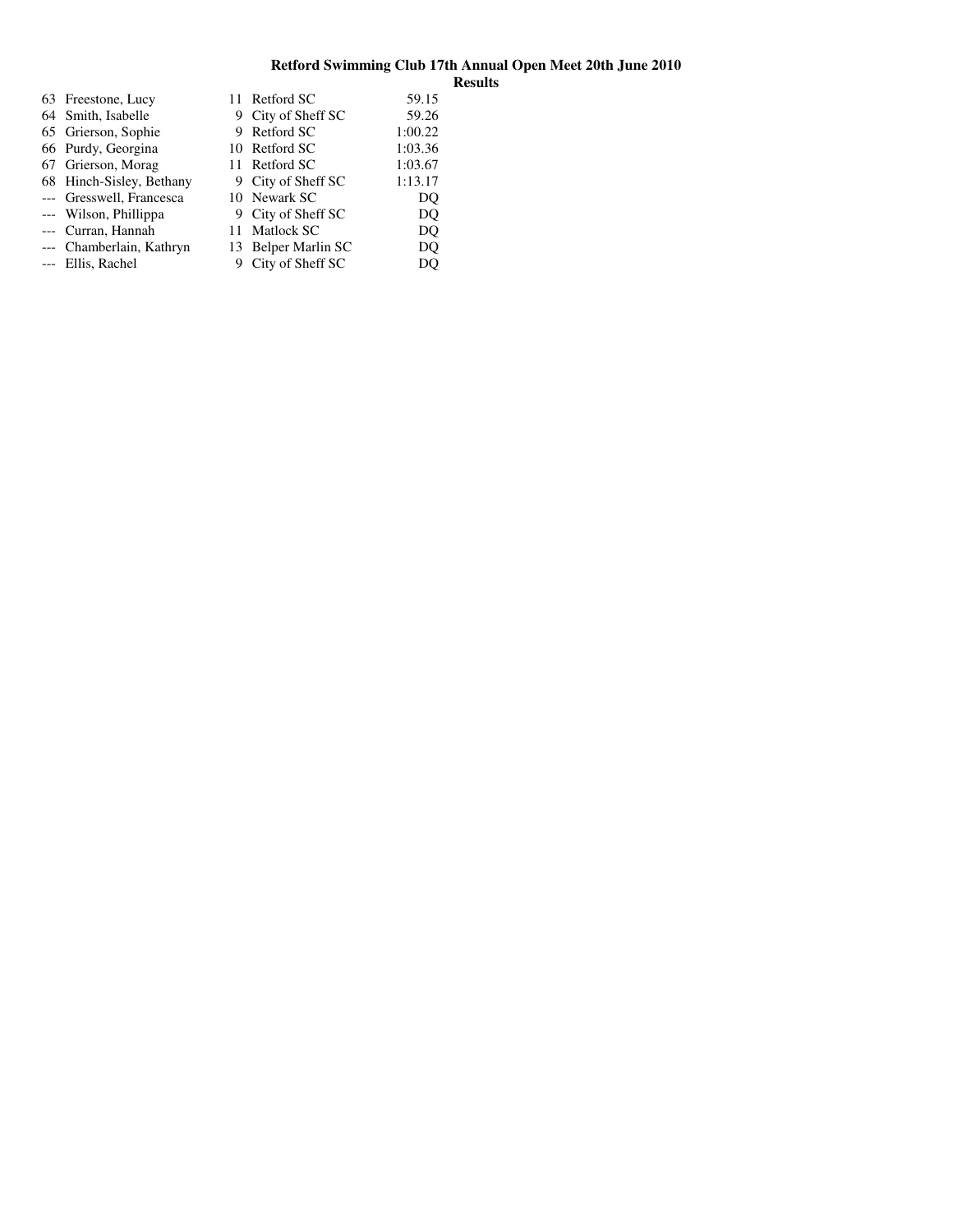# **Event 107 Boys 10 & Over 100 SC Meter Backstroke**

|                     |                     |    |                     | <b>Finals Time</b> |
|---------------------|---------------------|----|---------------------|--------------------|
|                     | Name                |    | Age Team            | 1:03.77            |
| 1<br>$\overline{c}$ | Davey, John         |    | 20 Matlock SC       |                    |
| 3                   | Bland, Henry        |    | 15 Retford SC       | 1:10.21            |
|                     | Barnes, Thomas      |    | 15 City of Sheff SC | 1:11.65            |
| $\overline{4}$      | Poskitt, Matt       |    | 17 Retford SC       | 1:12.24            |
| 5                   | Owen, Thomas        |    | 13 Cleethorpes SC   | 1:12.84            |
| 6                   | O'Neill, Xander     |    | 15 Romiley Marina   | 1:12.91            |
| 7                   | Croker, Henry       |    | 15 Trafford SC      | 1:13.21            |
| 8                   | Grady, Elliott      |    | 16 City of Sheff SC | 1:13.33            |
| 9                   | Corne, Joshua       |    | 15 Belper Marlin SC | 1:13.95            |
| 10                  | Roberts, Owen       |    | 13 Retford SC       | 1:15.03            |
| 11                  | Hartley, James      |    | 14 City of Sheff SC | 1:15.52            |
| 12                  | Salmon, Luke        |    | 16 Retford SC       | 1:15.71            |
| 13                  | Atkinson, Oliver    |    | 13 City of Sheff SC | 1:17.36            |
| 14                  | Murphy, Anthony     |    | 14 Glossop SC       | 1:18.09            |
| 15                  | Wakefield, Joseph   |    | 10 Cal & Bing SC    | 1:22.22            |
| 16                  | Gagg, Daniel        |    | 13 Retford SC       | 1:22.99            |
| 17                  | Bolton, Sam         | 11 | <b>Trafford SC</b>  | 1:23.07            |
| 18                  | Hunt, Ashley        |    | 13 Worksop Dolphins | 1:23.78            |
| 19                  | O'Gorman, Nick      |    | 13 Trafford SC      | 1:24.66            |
| 20                  | Scrivener, James    |    | 13 Trafford SC      | 1:24.78            |
| 21                  | Farrell, James      |    | 10 Cal & Bing SC    | 1:26.89            |
| 22                  | Holland, Joshua     |    | 13 Falcon SC        | 1:26.90            |
| 23                  | Stead, Devon        |    | 12 City of Sheff SC | 1:28.51            |
| 24                  | O'Donoghue, Calum   | 11 | Retford SC          | 1:28.87            |
| 25                  | Atkinson, Thomas    |    | 11 Retford SC       | 1:29.73            |
| 26                  | Marples, Daniel     |    | 14 City of Sheff SC | 1:30.96            |
| 27                  | O'Donoghue, Kieran  |    | 13 Retford SC       | 1:31.48            |
| 28                  | McNeil, Craig       |    | 13 Trafford SC      | 1:31.78            |
| 29                  | Mellor, John        | 12 | <b>Warriors SC</b>  | 1:33.41            |
| 30                  | Partington, Keaton  | 11 | <b>Trafford SC</b>  | 1:33.60            |
| 31                  | Bennett, Conor      |    | 12 Trafford SC      | 1:33.76            |
| 32                  | Wells, Ben          |    | 13 Trafford SC      | 1:33.87            |
| 33                  | Raine, Samuel       |    | 11 Glossop SC       | 1:35.49            |
| 34                  | Marshall, Liam      |    | 10 Retford SC       | 1:36.35            |
| 35                  | Longden, Solomon    | 11 | Romiley Marina      | 1:36.94            |
| 36                  | Hoon, Ed            | 11 | Matlock SC          | 1:37.39            |
| 37                  | Freestone, Joe      |    | 11 Retford SC       | 1:37.43            |
| 38                  | Bailey, Callum      |    | 12 Retford SC       | 1:37.64            |
| 39                  | Santander, Ricardo  |    | 12 Warriors SC      | 1:38.15            |
| 40                  | Hunt, Callum        |    | 10 Worksop Dolphins | 1:38.54            |
| 41                  | McCormick, Nathan   | 11 | City of Sheff SC    | 1:44.00            |
| 42                  | Chamberlain, George | 11 | Belper Marlin SC    | 1:47.44            |
| 43                  | Horobin, Joshua     | 10 | Belper Marlin SC    | 1:51.45            |
| 44                  | Roberts, Jacob      | 10 | Retford SC          | 1:57.71            |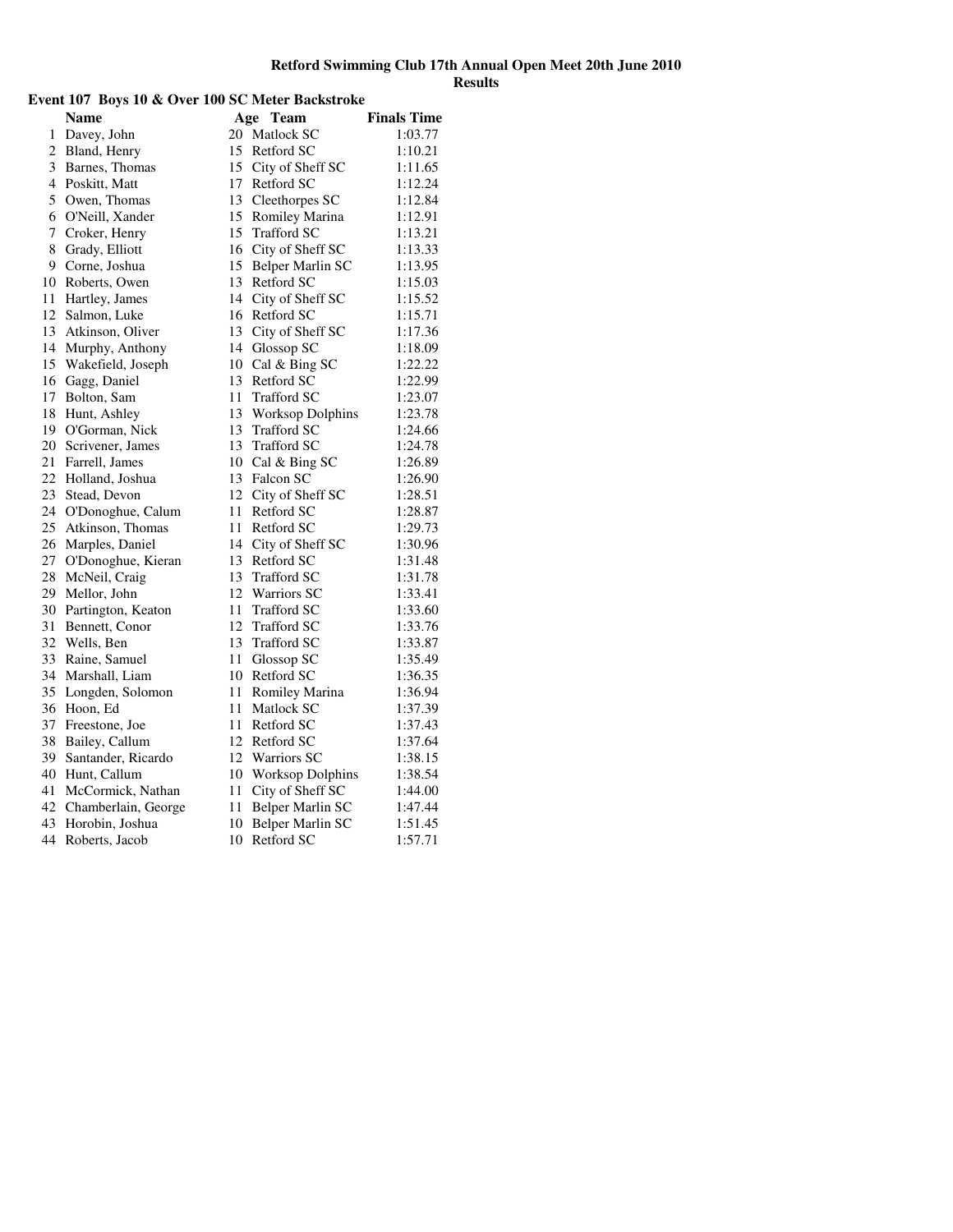# **Event 108 Girls 10 & Over 100 SC Meter Backstroke**

|    | Name                 |    | Age<br><b>Team</b>      | <b>Finals Time</b> |
|----|----------------------|----|-------------------------|--------------------|
| 1  | Zolkiewski, Louisa   | 17 | Trafford SC             | 1:11.11            |
| 2  | Sabbatini, Carina    | 14 | <b>Worksop Dolphins</b> | 1:12.10            |
| 3  | Davies, Beth         | 14 | Retford SC              | 1:14.51            |
| 4  | Denyer, Paige        |    | 13 Worksop Dolphins     | 1:15.57            |
| 5  | Money, Ruth          |    | 12 Newark SC            | 1:17.77            |
| 5  | Eakin, Megan         |    | 13 Retford SC           | 1:17.77            |
| 7  | Hook, Amy            |    | 13 City of Sheff SC     | 1:18.70            |
| 8  | Cross, Sarah         |    | 12 Matlock SC           | 1:19.02            |
| 9  | Clay, Hannah         |    | 13 Radford SC           | 1:19.53            |
| 10 | Budd, Billie         | 13 | City of Sheff SC        | 1:19.89            |
| 11 | North, Kimberley     | 13 | <b>Worksop Dolphins</b> | 1:20.24            |
| 12 | Rigley, Jessica      | 14 | Southwell SC            | 1:21.01            |
| 13 | Fairhurst, Esme      | 14 | Cal & Bing SC           | 1:21.21            |
| 14 | Donovan, Ellie       | 13 | <b>Trafford SC</b>      | 1:22.05            |
| 15 | Bramall, Leah        |    | 14 City of Sheff SC     | 1:23.41            |
| 16 | Johnson, Lucy        | 13 | Southwell SC            | 1:23.50            |
| 17 | Halbert, Jessica     |    | 14 Buxton SC            | 1:24.86            |
| 18 | Thornhill, Helen     |    | 10 Buxton SC            | 1:24.98            |
| 19 | Cooper, Rosalind     |    | 13 Retford SC           | 1:25.15            |
| 20 | Curran, Claire       |    | 14 Matlock SC           | 1:25.35            |
| 21 | Palfreyman, Lucy     |    | 13 Retford SC           | 1:25.66            |
| 22 | Archer-Long, Elle    | 12 | <b>Worksop Dolphins</b> | 1:25.68            |
| 23 | Crownshaw, Ellie     |    | 13 City of Sheff SC     | 1:26.30            |
| 24 | Issatt, Stephanie    | 12 | Glossop SC              | 1:26.69            |
| 25 | Stirland, Georgia    | 11 | Cal & Bing SC           | 1:27.51            |
| 26 | Whitehead, Michaela  | 12 | Worksop Dolphins        | 1:28.79            |
| 27 | Platts, Jade         | 11 | <b>Worksop Dolphins</b> | 1:30.04            |
| 28 | Kent, Charlotte      | 13 | Warriors SC             | 1:30.15            |
| 29 | Royles, Natalie      |    | 15 City of Sheff SC     | 1:30.39            |
| 30 | Whelan, Katie        |    | 12 Retford SC           | 1:31.07            |
| 31 | Mosley, Emma         | 12 | City of Sheff SC        | 1:33.02            |
| 32 | Hinitt, Faith        | 11 | Retford SC              | 1:33.17            |
| 33 | Kaminsky, Jacqueline | 14 | City of Sheff SC        | 1:33.63            |
| 34 | Neild, Amy           | 11 | Belper Marlin SC        | 1:34.39            |
| 35 | North, Joanne        | 11 | <b>Worksop Dolphins</b> | 1:34.96            |
| 36 | Hunt, Megan          | 11 | Retford SC              | 1:35.95            |
| 37 | Woods, Rebecca       | 12 | City of Sheff SC        | 1:39.00            |
| 38 | Hicks, Lauren        |    | 10 Warriors SC          | 1:39.13            |
| 39 | Ryan, Ella           |    | 10 Trafford SC          | 1:39.34            |
| 40 | Robinson, Jade       |    | 12 Worksop Dolphins     | 1:41.10            |
| 41 | Straw, Lauren        |    | 12 Falcon SC            | 1:41.43            |
| 42 | Stocks, Olivia       |    | 10 Retford SC           | 1:44.89            |
| 43 | Carroll, Abbie       |    | 10 Warriors SC          | 1:47.80            |
| 44 | Freestone, Lucy      |    | 11 Retford SC           | 1:48.61            |
| 45 | Odiowei, Hannah      |    | 10 Trafford SC          | 1:52.47            |
| 46 | Harrison, Anna       |    | 10 Warriors SC          | 2:00.53            |
| 47 | Longden, Olivia      | 10 | Romiley Marina          | 2:01.61            |
| 48 | Robinson, Zena       | 13 | <b>Worksop Dolphins</b> | 2:08.92            |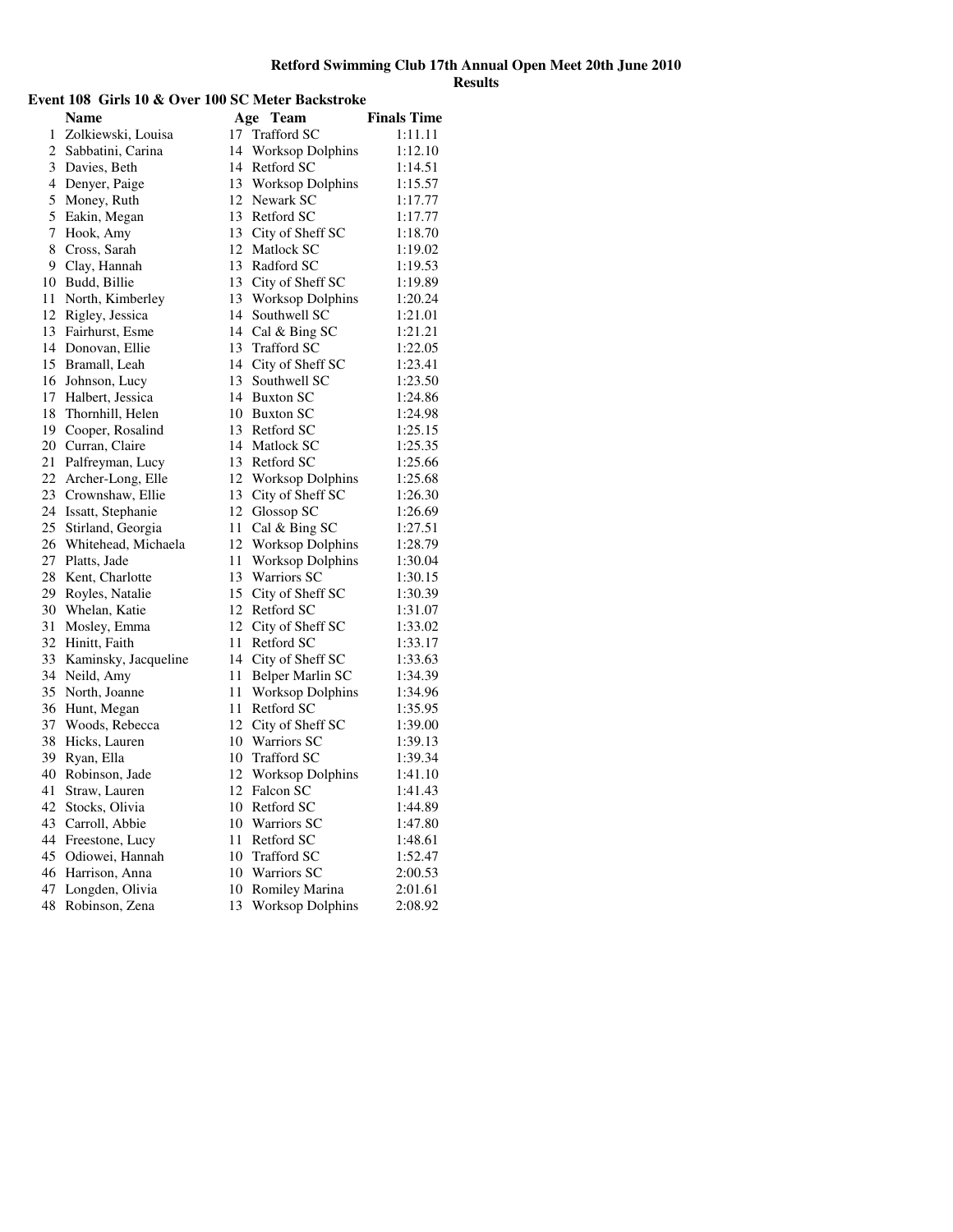| Event 109 Boys 10 & Over 100 SC Meter IM |                        |    |                         |                    |
|------------------------------------------|------------------------|----|-------------------------|--------------------|
|                                          | <b>Name</b>            |    | Age Team                | <b>Finals Time</b> |
| 1                                        | O'Neill, Xander        |    | 15 Romiley Marina       | 1:09.85            |
|                                          | 2 Bland, Henry         |    | 15 Retford SC           | 1:10.85            |
|                                          | 3 Tuck, Lewis          |    | 15 Cleethorpes SC       | 1:12.16            |
|                                          | 4 Ballard, Will        |    | 14 Newark SC            | 1:12.66            |
|                                          | 5 Croker, Henry        |    | 15 Trafford SC          | 1:13.80            |
|                                          | 6 Corne, Joshua        |    | 15 Belper Marlin SC     | 1:14.11            |
| 7                                        | Salmon, Luke           |    | 16 Retford SC           | 1:15.22            |
|                                          | 8 Poskitt, Matt        |    | 17 Retford SC           | 1:15.68            |
|                                          | 9 Mottershead, Andrew  |    | 22 Matlock SC           | 1:15.96            |
|                                          | 10 Owen, Thomas        |    | 13 Cleethorpes SC       | 1:16.25            |
|                                          | 11 Spears, Craig       |    | 17 Retford SC           | 1:16.55            |
|                                          | 12 Roberts, Owen       |    | 13 Retford SC           | 1:17.84            |
|                                          | 13 Greenwood, Luke     |    | 13 Cal & Bing SC        | 1:18.09            |
|                                          | 14 Gagg, Daniel        |    | 13 Retford SC           | 1:19.56            |
|                                          | 15 Sanderson, Toby     |    | 13 Retford SC           | 1:19.92            |
|                                          | 16 Greenwood, Matt     |    | 18 Retford SC           | 1:20.42            |
|                                          | 17 Atkinson, Oliver    |    | 13 City of Sheff SC     | 1:21.01            |
|                                          | 18 Scrivener, James    |    | 13 Trafford SC          | 1:21.70            |
|                                          | 19 Rostron, Daniel     |    | 13 Retford SC           | 1:22.28            |
|                                          | 20 Bolton, Andrew      |    | 12 Trafford SC          | 1:23.20            |
|                                          | 21 Hunt, Ashley        | 13 | <b>Worksop Dolphins</b> | 1:23.73            |
|                                          | 22 Gascoyne, Callum    |    | 11 Matlock SC           | 1:27.40            |
|                                          | 23 Wakefield, Joseph   |    | 10 Cal & Bing SC        | 1:27.56            |
|                                          | 24 Marriott, Luke      |    | 12 Newark SC            | 1:30.42            |
|                                          | 25 O'Donoghue, Calum   |    | 11 Retford SC           | 1:31.59            |
|                                          | 26 Partington, Keaton  |    | 11 Trafford SC          | 1:31.85            |
|                                          | 27 Farrell, James      |    | 10 Cal & Bing SC        | 1:32.34            |
|                                          | 28 Kaminsky, David     |    | 11 City of Sheff SC     | 1:33.01            |
|                                          | 29 Bailey, Callum      |    | 12 Retford SC           | 1:33.45            |
|                                          | 30 Bennett, Conor      |    | 12 Trafford SC          | 1:33.54            |
|                                          | 31 Cooper, Adam        |    | 10 Glossop SC           | 1:34.62            |
|                                          | 32 Raine, Samuel       | 11 | Glossop SC              | 1:35.22            |
|                                          | 33 Chamberlain, George | 11 | Belper Marlin SC        | 1:36.35            |
|                                          | 34 McNeil, Craig       | 13 | <b>Trafford SC</b>      | 1:36.82            |
|                                          | 35 Brown, Greg         |    | 10 Kimberley SC         | 1:37.72            |
|                                          | 36 O'Donoghue, Kieran  |    | 13 Retford SC           | 1:39.56            |
|                                          | 37 Santander, Ricardo  |    | 12 Warriors SC          | 1:40.45            |
|                                          | 38 Dudley, Cameron     |    | 11 Retford SC           | 1:41.45            |
|                                          | 39 Mellor, John        |    | 12 Warriors SC          | 1:41.60            |
|                                          | 40 Incert, Fabio       | 10 | Southwell SC            | 1:42.88            |
| 41                                       | Hunt, Callum           | 10 | <b>Worksop Dolphins</b> | 1:44.12            |
| 42                                       | Foster, Edward         | 10 | City of Sheff SC        | 1:45.49            |
|                                          | 43 Freestone, Joe      | 11 | Retford SC              | 1:45.87            |
|                                          | 44 Woodford, George    |    | 10 Trafford SC          | 1:49.49            |
| 45                                       | Andrews, Alexander     | 10 | City of Sheff SC        | 1:49.78            |
|                                          | 46 Atkinson, Daniel    | 9  | Retford SC              | 1:55.25            |
| 47                                       | Roberts, Jacob         | 10 | Retford SC              | 1:56.05            |
| 48                                       | Hewitt, Cole           | 8  | Retford SC              | 2:00.35            |
|                                          | 49 O'Neill, Rohan      | 9  | Romiley Marina          | 2:00.67            |
| 50                                       | Palfreyman, Harry      |    | 10 Retford SC           | 2:03.53            |
| 51                                       | Gibbings, Alex         |    | 12 Retford SC           | 2:06.24            |
| 52                                       | Halbert, Euan          |    | 10 Buxton SC            | 2:26.11            |
| $\overline{a}$                           | Murphy, Anthony        | 14 | Glossop SC              | DQ                 |
| $---$                                    | Inman, Will            | 15 | Southwell SC            | DQ                 |
|                                          |                        |    |                         |                    |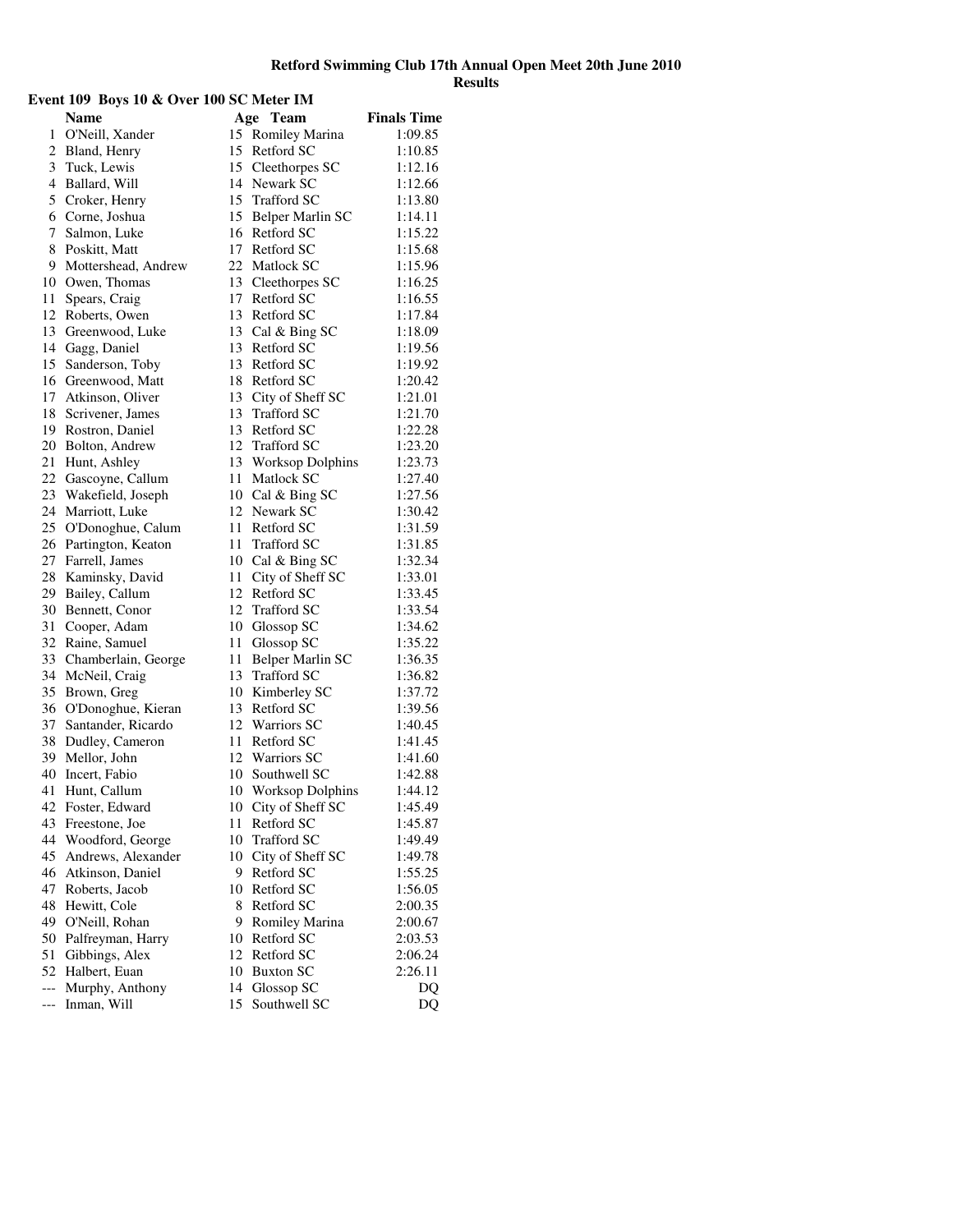| Event 110 Girls 10 & Over 100 SC Meter IM |                         |      |                         |                    |
|-------------------------------------------|-------------------------|------|-------------------------|--------------------|
|                                           | <b>Name</b>             |      | Age Team                | <b>Finals Time</b> |
| 1                                         | Davies, Beth            |      | 14 Retford SC           | 1:13.93            |
|                                           | 2 Bentley, Lizzie       |      | 17 City of Sheff SC     | 1:14.30            |
|                                           | 3 Denyer, Paige         |      | 13 Worksop Dolphins     | 1:17.05            |
|                                           | 4 Clay, Hannah          |      | 13 Radford SC           | 1:17.61            |
|                                           | 5 Chrystie-Lowe, Rosa   |      | 14 Glossop SC           | 1:19.17            |
|                                           | 6 Rigley, Jessica       |      | 14 Southwell SC         | 1:19.51            |
|                                           | 7 Schinagl, Rebecca     |      | 12 Cal & Bing SC        | 1:20.39            |
|                                           | 8 Curran, Claire        |      | 14 Matlock SC           | 1:23.48            |
|                                           | 9 Fairhurst, Esme       |      | 14 Cal & Bing SC        | 1:23.69            |
|                                           | 10 Donovan, Ellie       |      | 13 Trafford SC          | 1:23.79            |
|                                           | 11 Cocker, Kara         | 13   | Matlock SC              | 1:24.73            |
|                                           | 12 Sikakana, Phumzile   |      | 15 City of Sheff SC     | 1:26.81            |
|                                           | 13 McCarthy, Kitty      |      | 13 City of Sheff SC     | 1:27.22            |
|                                           | 14 Cooper, Rosalind     |      | 13 Retford SC           | 1:28.23            |
|                                           | 15 Mosley, Emma         |      | 12 City of Sheff SC     | 1:28.94            |
|                                           | 16 Knapton, Melissa     | 11   | <b>Brighouse SC</b>     | 1:29.61            |
|                                           | 17 Kaminsky, Jacqueline | 14   | City of Sheff SC        | 1:30.75            |
|                                           | 18 Palfreyman, Lucy     |      | 13 Retford SC           | 1:30.77            |
|                                           | 19 Kent, Charlotte      |      | 13 Warriors SC          | 1:31.14            |
|                                           | 20 Kershaw, India       |      | 11 Trafford SC          | 1:31.89            |
|                                           | 21 Chamberlain, Kathryn | 13   | Belper Marlin SC        | 1:32.66            |
|                                           | 22 Bovill, Anushka      |      | 11 Retford SC           | 1:32.99            |
|                                           | 23 Platts, Jade         | 11   | <b>Worksop Dolphins</b> | 1:33.20            |
|                                           | 24 Johnson, Amy         | 11   | <b>Buxton SC</b>        | 1:33.83            |
|                                           | 25 Chrystie-Lowe, Emma  | 11 - | Glossop SC              | 1:34.16            |
|                                           | 26 Whelan, Katie        |      | 12 Retford SC           | 1:34.81            |
|                                           | 27 Booth, Amber         |      | 11 Retford SC           | 1:34.99            |
|                                           | 28 Thornhill, Helen     |      | 10 Buxton SC            | 1:35.71            |
|                                           | 29 Kellett, Kirsty      |      | 10 Warriors SC          | 1:37.44            |
|                                           | 30 Neild, Amy           | 11 - | Belper Marlin SC        | 1:37.68            |
|                                           | 31 Hunt, Megan          |      | 11 Retford SC           | 1:38.21            |
|                                           | 32 Worthington, Hannah  |      | 12 Retford SC           | 1:38.37            |
|                                           | 33 Hicks, Lauren        |      | 10 Warriors SC          | 1:39.33            |
|                                           | 34 Straw, Lauren        |      | 12 Falcon SC            | 1:39.60            |
|                                           | 35 Cundy, Laura         |      | 10 Southwell SC         | 1:40.53            |
|                                           | 36 Curran, Hannah       |      | 11 Matlock SC           | 1:40.78            |
|                                           | 37 Slack, Emma          |      | 11 Retford SC           | 1:41.08            |
|                                           | 38 Ryan, Ella           |      | 10 Trafford SC          | 1:44.86            |
|                                           | 39 Robinson, Jade       |      | 12 Worksop Dolphins     | 1:45.58            |
|                                           | 40 Davies, Emma         | 10   | Retford SC              | 1:45.71            |
| 41                                        | Marsland, Imogen        | 10   | City of Sheff SC        | 1:45.81            |
| 42                                        | Swindells, Jessica      | 12   | Warriors SC             | 1:46.45            |
| 43                                        | Lucas, Emma             |      | 10 Newark SC            | 1:47.19            |
| 44                                        | Gibbings, Siobhan       |      | 10 Retford SC           | 1:49.36            |
| 45                                        | Freestone, Lucy         | 11   | Retford SC              | 1:49.55            |
| 46                                        | Carroll, Abbie          |      | 10 Warriors SC          | 1:50.35            |
| 47                                        | Odiowei, Hannah         | 10   | <b>Trafford SC</b>      | 1:50.40            |
| 48                                        | Neild, Lauren           | 10   | Belper Marlin SC        | 1:50.66            |
| 49                                        | Smith, Rachael          | 10   | <b>Trafford SC</b>      | 1:51.49            |
|                                           | 50 Gresswell, Francesca |      | 10 Newark SC            | 1:52.90            |
| 51                                        | Walker, Grace           |      | 12 Warriors SC          | 1:55.54            |
| 52                                        | Schinagl, Abi           |      | 10 Cal & Bing SC        | 1:57.87            |
| 53                                        | Robinson, Zena          | 13   | <b>Worksop Dolphins</b> | 2:24.64            |
| $---$                                     | Freestone, Katie        | 11   | Retford SC              | DQ                 |
| ---                                       | Hobson, Megan           | 11   | Chapeltown SC           | DQ                 |
|                                           |                         |      |                         |                    |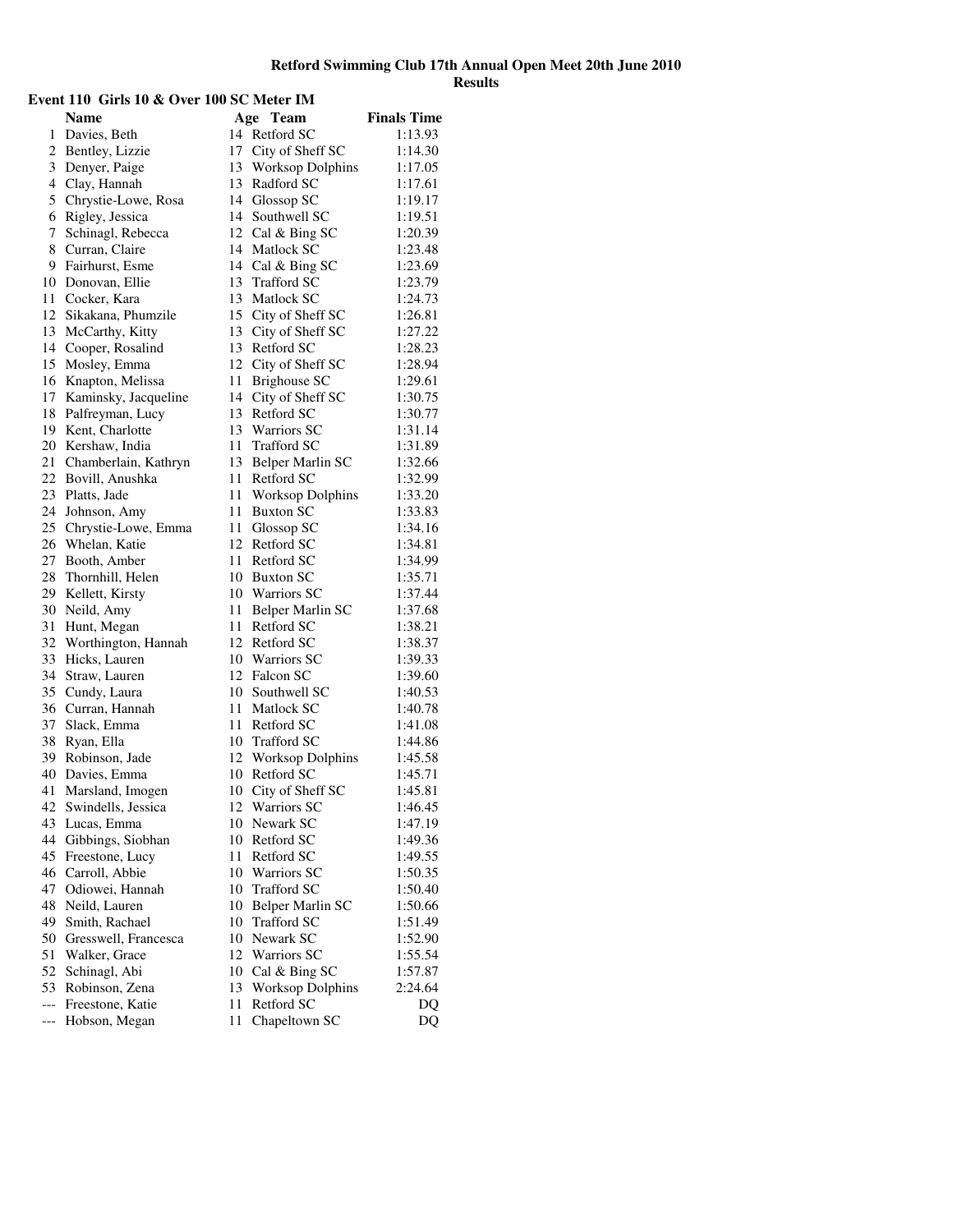| Event 111 Boys 10 & Over 200 SC Meter Freestyle |                       |    |                    |                    |
|-------------------------------------------------|-----------------------|----|--------------------|--------------------|
|                                                 | <b>Name</b>           |    | Age Team           | <b>Finals Time</b> |
|                                                 | 1 O'Neill, Xander     |    | 15 Romiley Marina  | 2:07.72            |
|                                                 | 2 Tuck, Lewis         | 15 | Cleethorpes SC     | 2:18.07            |
|                                                 | 3 Hartley, James      | 14 | City of Sheff SC   | 2:18.98            |
|                                                 | 4 Palmer, Benjamin    | 12 | Newark SC          | 2:19.10            |
|                                                 | 5 Owen, Thomas        |    | 13 Cleethorpes SC  | 2:19.20            |
|                                                 | 6 Greenwood, Luke     | 13 | Cal & Bing SC      | 2:22.74            |
| 7                                               | Bland, Henry          | 15 | Retford SC         | 2:22.90            |
| 8                                               | Spears, Craig         | 17 | Retford SC         | 2:25.94            |
| 9                                               | Mansfield, Philip     | 15 | <b>Warriors SC</b> | 2:27.08            |
|                                                 | 10 Roberts, Owen      | 13 | Retford SC         | 2:30.59            |
|                                                 | 11 Murphy, Anthony    | 14 | Glossop SC         | 2:32.55            |
|                                                 | 12 Rostron, Daniel    | 13 | Retford SC         | 2:33.89            |
|                                                 | 13 Inman, Will        | 15 | Southwell SC       | 2:34.45            |
|                                                 | 14 Bradley, Callum    | 13 | Belper Marlin SC   | 2:34.55            |
|                                                 | 15 Scrivener, James   | 13 | <b>Trafford SC</b> | 2:37.53            |
|                                                 | 16 Clarke, Adam       | 11 | Cal & Bing SC      | 2:38.43            |
|                                                 | 17 Atkinson, Oliver   | 13 | City of Sheff SC   | 2:40.78            |
|                                                 | 18 Wells, Ben         | 13 | <b>Trafford SC</b> | 2:47.39            |
|                                                 | 19 Atkinson, Thomas   | 11 | Retford SC         | 2:49.10            |
|                                                 | 20 O'Donoghue, Calum  | 11 | Retford SC         | 2:52.21            |
|                                                 | 21 Bennett, Conor     |    | 12 Trafford SC     | 2:52.84            |
|                                                 | 22 Partington, Keaton | 11 | <b>Trafford SC</b> | 2:54.52            |
|                                                 | 23 McNeil, Craig      | 13 | <b>Trafford SC</b> | 2:55.26            |
|                                                 | 24 Longden, Solomon   | 11 | Romiley Marina     | 3:01.69            |
|                                                 | 25 Bailey, Callum     | 12 | Retford SC         | 3:03.19            |
|                                                 | 26 Incert, Fabio      |    | 10 Southwell SC    | 3:04.73            |
|                                                 | 27 Raine, Samuel      | 11 | Glossop SC         | 3:06.18            |
|                                                 | 28 Cooper, Adam       | 10 | Glossop SC         | 3:07.09            |
|                                                 | 29 Marshall, Liam     | 10 | Retford SC         | 3:10.99            |
|                                                 | 30 Hoon, Ed           | 11 | Matlock SC         | 3:16.44            |
| 31                                              | Brown, Greg           |    | 10 Kimberley SC    | 3:22.03            |
|                                                 | 32 Freestone, Joe     | 11 | Retford SC         | 3:24.76            |
|                                                 | 33 Webb, Joseph       |    | 10 Warriors SC     | 3:35.17            |
|                                                 | 34 Atkinson, Daniel   | 9  | Retford SC         | 3:37.04            |
|                                                 | 35 Rudd Hearn, Joshua | 10 | Newark SC          | 3:40.68            |
|                                                 | 36 Roberts, Jacob     | 10 | Retford SC         | 3:52.07            |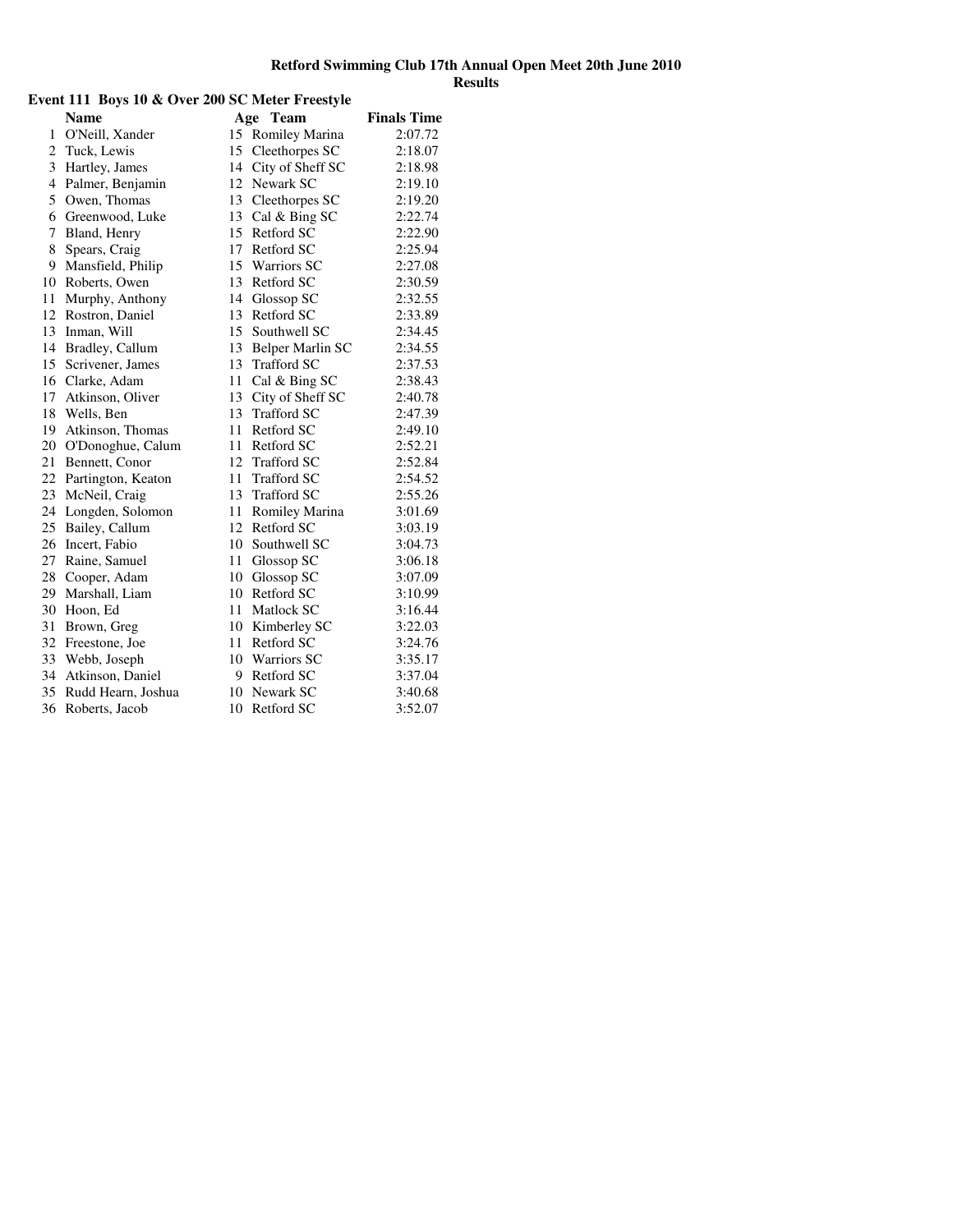#### **Event 112 Girls 10 & Over 200 SC Meter Freestyle Name Age Team Finals Time** 1 Davies, Beth 14 Retford SC 2:16.30 2 Zolkiewski, Louisa 17 Trafford SC 2:22.45<br>3 Denyer, Paige 13 Worksop Dolphins 2:22.75 3 Denyer, Paige 13 Worksop Dolphins 2:22.75 4 Clay, Hannah 13 Radford SC 2:24.15 5 Eakin, Megan 13 Retford SC 2:24.30 6 Thorpe, Georgina 15 City of Sheff SC 2:29.93 7 Garside, Emily 14 City of Sheff SC 2:31.59 8 Rigley, Jessica 14 Southwell SC 2:31.93 9 Schinagl, Rebecca 12 Cal & Bing SC 2:32.27 10 Chrystie-Lowe, Rosa 14 Glossop SC 2:32.32 11 Clements, Emma 14 Kimberley SC 2:34.53 12 Curran, Claire 14 Matlock SC 2:35.18 13 Hook, Amy 13 City of Sheff SC 2:37.88 14 Cocker, Kara 13 Matlock SC 2:38.29 15 Crownshaw, Ellie 13 City of Sheff SC 2:38.68<br>16 Donovan, Ellie 13 Trafford SC 2:38.78 16 Donovan, Ellie 13 Trafford SC 2:38.78 17 Issatt, Stephanie 12 Glossop SC 2:40.04<br>18 Stirland, Georgia 11 Cal & Bing SC 2:40.81 18 Stirland, Georgia 11 Cal & Bing SC 2:40.81<br>19 Whitehead, Michaela 12 Worksop Dolphins 2:45.41 19 Whitehead, Michaela 12 Worksop Dolphins 2:45.41<br>20 Mosley, Emma 12 City of Sheff SC 2:45.61 12 City of Sheff SC 2:45.61<br>13 Retford SC 2:47.37 21 Palfreyman, Lucy 13 Retford SC 2:47.37 22 Archer-Long, Elle 12 Worksop Dolphins 2:48.19 23 North, Joanne 11 Worksop Dolphins 2:53.59 24 Thornhill, Helen 10 Buxton SC 2:55.18 25 Bovill, Anushka 11 Retford SC 2:58.72 26 Hinitt, Faith 11 Retford SC 2:59.07 27 Parkes, Rose 12 Trafford SC 3:02.43 28 Neild, Amy 11 Belper Marlin SC 3:02.60 29 Swindells, Jessica 12 Warriors SC 3:09.75<br>30 Robinson, Jade 12 Worksop Dolphins 3:14.49 12 Worksop Dolphins 3:14.49<br>12 Retford SC 3:14.83 31 Whelan, Katie 12 Retford SC 3:14.83<br>32 Carroll, Abbie 10 Warriors SC 3:17.09 32 Carroll, Abbie 10 Warriors SC 3:17.09<br>33 Smith, Rachael 10 Trafford SC 3:17.87 33 Smith, Rachael 10 Trafford SC 3:17.87<br>34 Kellett, Kirsty 10 Warriors SC 3:25.40 34 Kellett, Kirsty 10 Warriors SC 3:25.40<br>35 Hicks, Lauren 10 Warriors SC 3:26.43 35 Hicks, Lauren 10 Warriors SC 3:26.43 36 Odiowei, Hannah 10 Trafford SC 3:28.30 37 Wilson, Abbie 10 City of Sheff SC 3:39.15 38 Freestone, Lucy 11 Retford SC 3:45.56 39 Longden, Olivia 10 Romiley Marina 3:47.91 40 Gibbings, Siobhan 10 Retford SC 3:54.33 41 Robinson, Zena 13 Worksop Dolphins 4:05.80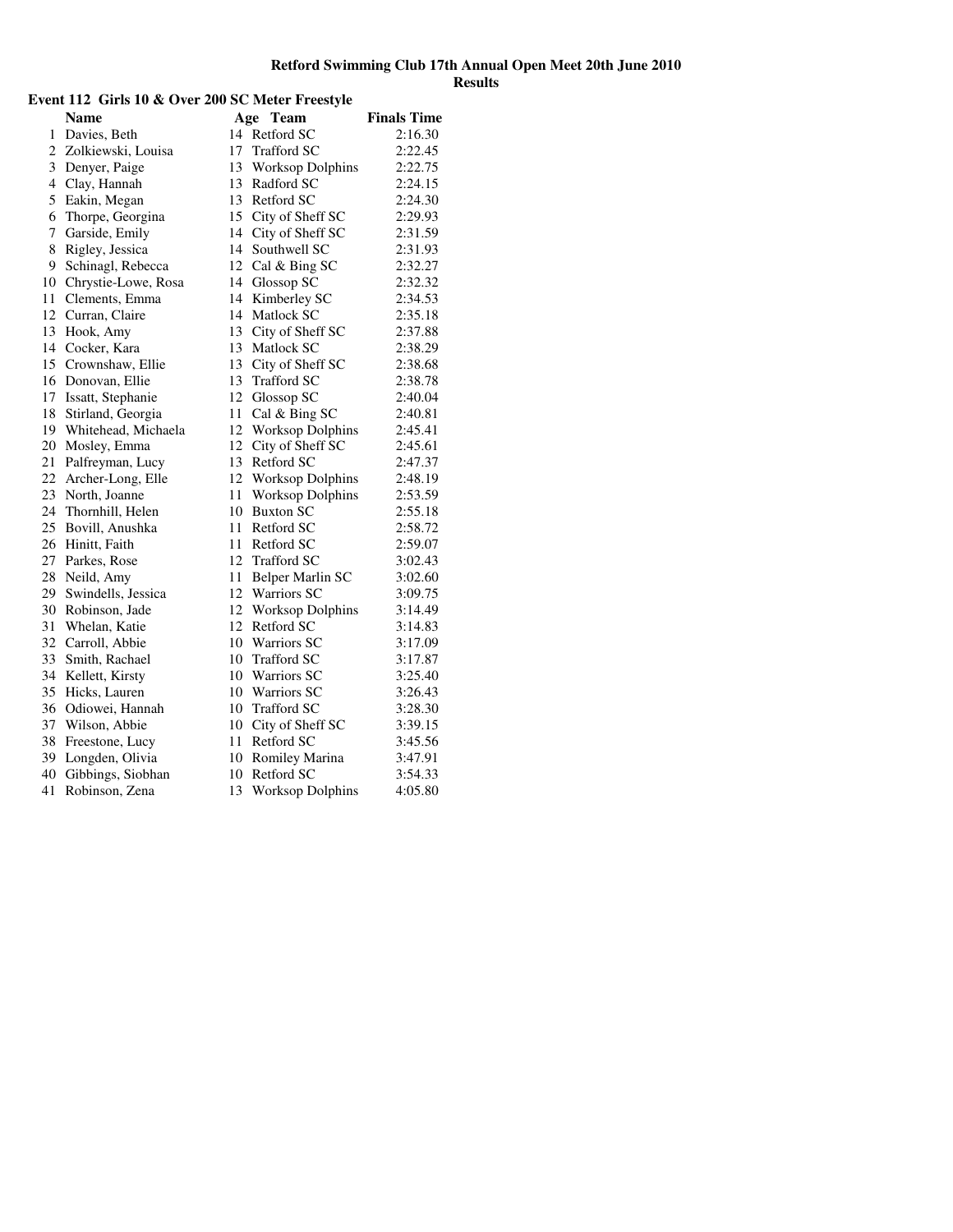#### **Event 113 Boys 9 & Over 50 SC Meter Backstroke Name Age Team Finals Time** 1 Davey, John 20 Matlock SC 30.16 2 Poskitt, Matt 17 Retford SC 32.53 3 Grady, Elliott 16 City of Sheff SC 33.61<br>4 O'Neill, Xander 15 Romiley Marina 33.62 4 O'Neill, Xander 15 Romiley Marina 33.62 5 Ballard, Will 14 Newark SC 33.75 6 Salmon, Luke 16 Retford SC 33.90 7 Barnes, Thomas 15 City of Sheff SC 34.30 8 Roberts, Owen 13 Retford SC 34.35 9 Owen, Thomas 13 Cleethorpes SC 34.81 10 Tuck, Lewis 15 Cleethorpes SC 34.90 11 Murphy, Anthony 14 Glossop SC 35.51 12 Atkinson, Oliver 13 City of Sheff SC 35.77 13 Greenwood, Luke 13 Cal & Bing SC 36.51 14 Wakefield, Joseph 10 Cal & Bing SC 38.27 15 Bradley, Callum 13 Belper Marlin SC 38.53 16 Greenwood, Matt 18 Retford SC 38.62<br>17 Sanderson. Toby 13 Retford SC 39.26 17 Sanderson, Toby 13 Retford SC 39.26 18 Stead, Devon 12 City of Sheff SC 39.96<br>19 Gagg, Daniel 13 Retford SC 40.37 19 Gagg, Daniel 13 Retford SC 40.37<br>
20 Farrell, James 10 Cal & Bing SC 40.38 20 Farrell, James 10 Cal & Bing SC 40.38<br>20 Hunt, Ashley 13 Worksop Dolphins 40.38 20 Hunt, Ashley 13 Worksop Dolphins 40.38 22 Prowse, James 14 City of Sheff SC 40.75 23 Kaminsky, David 11 City of Sheff SC 42.38 24 Kearslake, Luke 9 Glossop SC 42.60 25 Raine, Samuel 11 Glossop SC 42.91 26 Mellor, John 12 Warriors SC 42.99 27 O'Donoghue, Calum 11 Retford SC 43.41 28 Cooper, Adam 10 Glossop SC 43.58 29 O'Donoghue, Kieran 13 Retford SC 43.83 30 Marriott, Luke 12 Newark SC 43.86<br>31 Partington, Keaton 11 Trafford SC 43.87 31 Partington, Keaton 11 Trafford SC 43.87<br>32 Nettleship, Adam 13 Retford SC 44.04 32 Nettleship, Adam 13 Retford SC 44.04<br>33 Freestone, Joe 11 Retford SC 44.77 33 Freestone, Joe<br>34 Stout, Alisdair 34 Stout, Alisdair 9 Trafford SC 45.27<br>35 Longden, Solomon 11 Romiley Marina 45.50 35 Longden, Solomon 11 Romiley Marina 45.50 36 Hogg, William 10 Eckington SC 45.67 37 Wilkinson, Ryan 12 City of Sheff SC 45.86 38 Denham, Callum 11 Eckington SC 46.19 39 Donovan, Seth 9 Trafford SC 46.21 40 Santander, Ricardo 12 Warriors SC 46.24 41 Marshall, Liam 10 Retford SC 46.27 42 Woodford, George 10 Trafford SC 46.49 43 Geary, Jake 9 Newark SC 46.51 44 Brown, Greg 10 Kimberley SC 46.60 45 Incert, Fabio 10 Southwell SC 47.51 46 Horobin, Joshua 10 Belper Marlin SC 48.12<br>47 Hunt, Callum 10 Worksop Dolphins 48.49 47 Hunt, Callum 10 Worksop Dolphins 48.49<br>48 Dudley, Cameron 11 Retford SC 48.76 48 Dudley, Cameron 11 Retford SC 48.76<br>49 Watkinson, Colby 10 Chapeltown SC 49.51 Watkinson, Colby 10 Chapeltown SC 49.51<br>Coates, Baylie 9 Warriors SC 49.93 50 Coates, Baylie 9 Warriors SC 51 Roberts, Jacob 10 Retford SC 52.28 52 Hewitt, Cole 8 Retford SC 52.37 53 Barker, Adam 9 City of Sheff SC 52.74 54 Palfreyman, Harry 10 Retford SC 52.83 55 Wilson, Ashley 9 City of Sheff SC 53.28 56 Atkinson, Daniel 9 Retford SC 53.45<br>57 O'Neill, Rohan 9 Romilev Marina 54.13 57 O'Neill, Rohan 9 Romiley Marina 54.13<br>58 Bailey. Mitchell 9 Retford SC 1:10.25 58 Bailey, Mitchell 9 Retford SC 1:10.25<br>
--- Kimpton, Ellis 9 City of Sheff SC DO --- Kimpton, Ellis 9 City of Sheff SC DQ<br>--- Halbert, Euan 10 Buxton SC DQ --- Halbert, Euan 10 Buxton SC DQ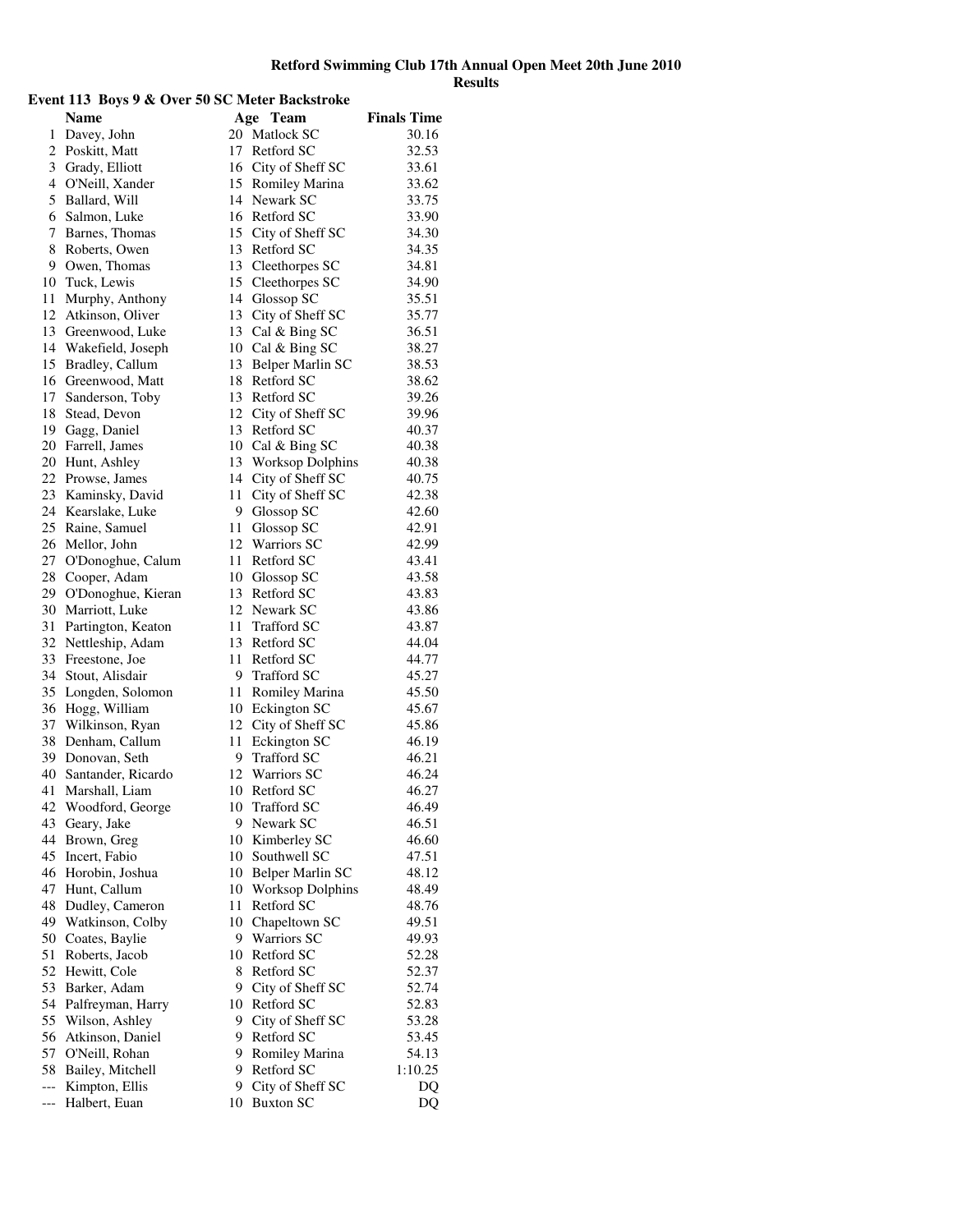#### **Event 114 Girls 9 & Over 50 SC Meter Backstroke Name Age Team Finals Time** 1 Zolkiewski, Louisa 17 Trafford SC 33.24 2 Money, Ruth 12 Newark SC 35.24 3 Davies, Beth 14 Retford SC 35.43 4 Chrystie-Lowe, Rosa 14 Glossop SC 36.93 5 Cross, Sarah 12 Matlock SC 37.06 6 Hook, Amy 13 City of Sheff SC 37.24 7 Bentley, Lizzie 17 City of Sheff SC 37.47 8 Donovan, Ellie 13 Trafford SC 37.59 9 Cooper, Rosalind 13 Retford SC 38.12 10 Budd, Billie 13 City of Sheff SC 38.25 11 Shenton, Rebecca 13 City of Sheff SC 38.45 12 Halbert, Jessica 14 Buxton SC 38.68 13 Johnson, Lucy 13 Southwell SC 39.07 14 Bramall, Leah 14 City of Sheff SC 39.20 15 Ball, Danielle 13 Belper Marlin SC 39.44 16 Issatt, Stephanie 12 Glossop SC 41.11 17 Thornhill, Helen 10 Buxton SC 41.69 18 Archer-Long, Elle 12 Worksop Dolphins 41.82 19 Royles, Natalie 15 City of Sheff SC 42.06<br>20 Platts, Jade 11 Worksop Dolphins 42.16 20 Platts, Jade 11 Worksop Dolphins 42.16 21 McCarthy, Kitty 13 City of Sheff SC 42.69 22 Palfreyman, Lucy 13 Retford SC 42.70 23 Kaminsky, Jacqueline 14 City of Sheff SC 42.71 24 Rowlinson, Holly 9 Trafford SC 42.88 25 Walker, Molly 10 Chapeltown SC 43.09 26 Neild, Amy 11 Belper Marlin SC 43.49 27 North, Joanne 11 Worksop Dolphins 43.64 28 Taylor, Rhea 9 Warriors SC 43.65 29 Garnett, Lucy 11 Retford SC 43.93 30 Zdolyny, Elysia 9 Trafford SC 44.11 31 Chrystie-Lowe, Emma 11 Glossop SC 44.28<br>32 Butler, Ellie 10 Chapeltown SC 44.65 32 Butler, Ellie 10 Chapeltown SC 44.65<br>33 Booth, Amber 11 Retford SC 44.71 33 Booth, Amber 11 Retford SC 44.71<br>34 Jollev. Elizabeth 10 Trafford SC 45.15 34 Jolley, Elizabeth 10 Trafford SC 45.15<br>35 Hunt. Megan 11 Retford SC 45.21 35 Hunt, Megan 11 Retford SC 45.21 36 Worthington, Hannah 12 Retford SC 45.27 37 Bovill, Anushka 11 Retford SC 45.56 38 Shield, Francesca 9 City of Sheff SC 45.93 39 Wright, Jodie 9 Retford SC 47.15 40 Slack, Emma 11 Retford SC 47.24 41 Kennedy, Charlotte 9 Matlock SC 47.63 41 Curran, Hannah 11 Matlock SC 47.63 43 Clark, Erin 11 Trafford SC 47.87 44 Lucas, Emma 10 Newark SC 47.90 45 Eakin, Sarah 12 Retford SC 48.06 46 Roberts, Hollie 12 Chapeltown SC 48.14<br>47 Gresswell, Francesca 10 Newark SC 48.31 Gresswell, Francesca 10 Newark SC 48.31<br>Neild, Lauren 10 Belper Marlin SC 48.55 48 Neild, Lauren 10 Belper Marlin SC 48.55<br>49 Simmonite, Ella 9 Worksop Dolphins 48.85 9 Worksop Dolphins 48.85 50 Freestone, Lucy 11 Retford SC 49.28 51 Smith, Laura 9 Matlock SC 49.39 52 Smith, Rachael 10 Trafford SC 49.40 53 Livermore, Anna 9 Trafford SC 49.44 54 Carroll, Abbie 10 Warriors SC 49.57 55 Grierson, Sophie 9 Retford SC 49.78 56 Davies, Emma 10 Retford SC 50.04 57 Harrison, Anna 10 Warriors SC 50.39 58 Fahy, Jasmine 9 Kimberley SC 50.85<br>59 Barnard, Megan 9 Trafford SC 50.88 59 Barnard, Megan 9 Trafford SC 50.88 60 Purdy, Georgina 10 Retford SC 50.90<br>61 Dudlev, Ellen 9 Retford SC 51.06 61 Dudley, Ellen 9 Retford SC 51.06 62 Orr, Jennifer 10 Warriors SC 51.12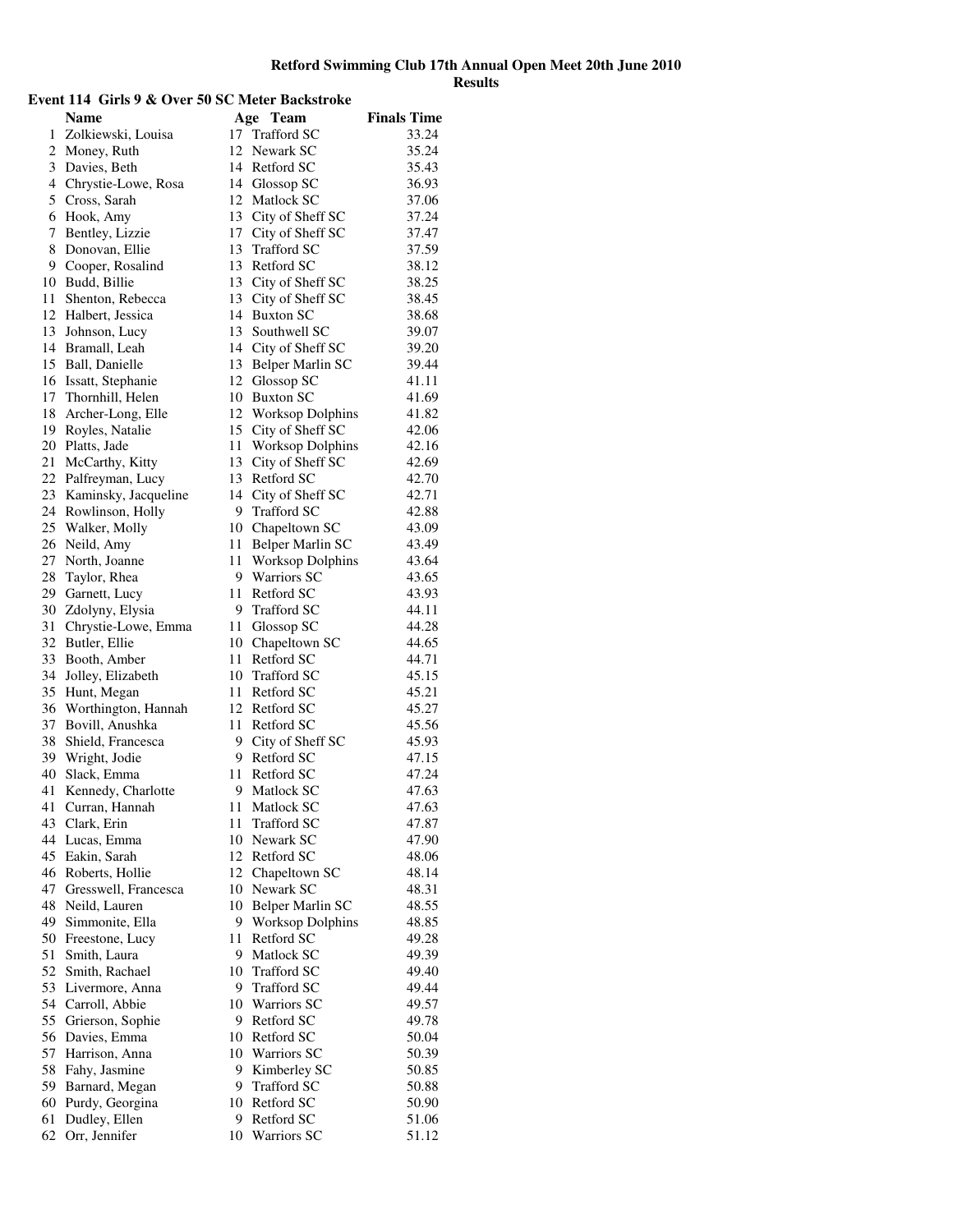| 63 | Stirland, Tia         | 9  | Cal & Bing SC         | 51.13   |
|----|-----------------------|----|-----------------------|---------|
| 64 | Stocks, Olivia        | 10 | Retford SC            | 51.28   |
| 65 | Wilson, Phillippa     | 9  | City of Sheff SC      | 51.43   |
| 66 | Foster, Emily         | 9  | City of Sheff SC      | 51.55   |
| 67 | Jacklin, Saffron      | 9  | City of Sheff SC      | 52.65   |
| 68 | Warbrick, Alice       | 10 | Belper Marlin SC      | 52.73   |
| 69 | Hamer, Lucy           | 10 | City of Sheff SC      | 53.05   |
| 70 | Hinch-Sisley, Bethany | 9  | City of Sheff SC      | 53.22   |
| 71 | Odiowei, Hannah       | 10 | <b>Trafford SC</b>    | 53.50   |
|    | 72 Foulkes, Kaitlin   | 10 | <b>Warriors SC</b>    | 54.60   |
| 73 | Longden, Olivia       | 10 | <b>Romiley Marina</b> | 55.38   |
| 74 | Kennedy, Charlotte    | 9  | City of Sheff SC      | 56.03   |
| 75 | Gibbings, Siobhan     | 10 | Retford SC            | 56.73   |
| 76 | Heap, Cerys           | 9  | Matlock SC            | 57.45   |
| 77 | Wadsworth, Hannah     | 9  | Warriors SC           | 59.03   |
| 78 | Ellis, Rachel         | 9  | City of Sheff SC      | 1:01.84 |
| 79 | Quince, Mia           | 9  | City of Sheff SC      | 1:02.76 |
|    | Fittes, Gabriella     | 9  | <b>Trafford SC</b>    | DO      |
|    |                       |    |                       |         |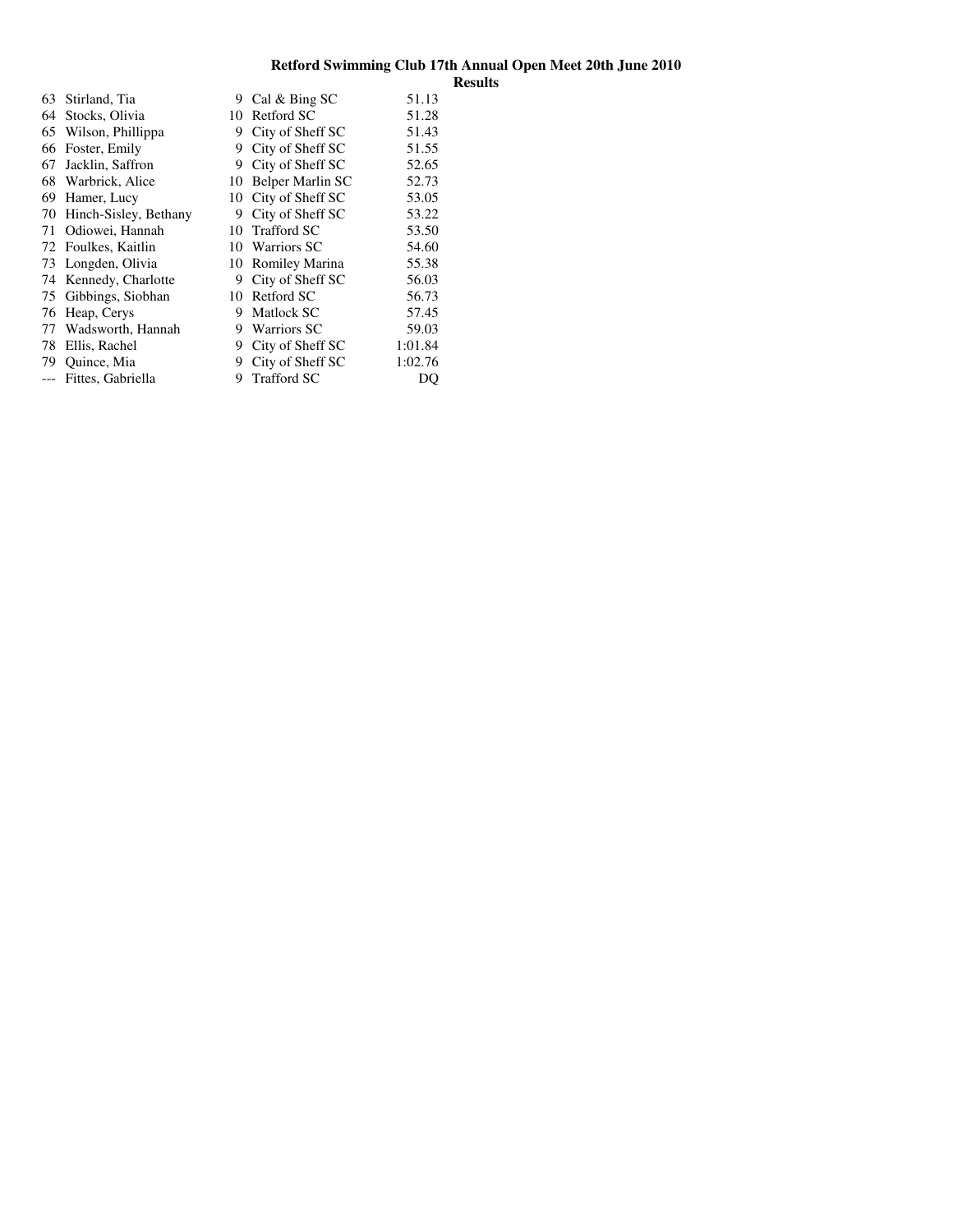# **Event 115 Boys 10 & Over 100 SC Meter Breaststroke**

|                | Name               |    | Age Team            | <b>Finals Time</b> |
|----------------|--------------------|----|---------------------|--------------------|
| 1              | Davey, John        |    | 20 Matlock SC       | 1:09.59            |
| $\overline{c}$ | O'Neill, Xander    |    | 15 Romiley Marina   | 1:18.97            |
| 3              | Tuck, Lewis        |    | 15 Cleethorpes SC   | 1:19.51            |
| $\overline{4}$ | Corne, Joshua      |    | 15 Belper Marlin SC | 1:23.20            |
| 5              | Marples, Daniel    |    | 14 City of Sheff SC | 1:24.37            |
| 6              | Palmer, Benjamin   |    | 12 Newark SC        | 1:26.28            |
| 7              | Hartley, James     |    | 14 City of Sheff SC | 1:27.10            |
| 8              | Salmon, Luke       |    | 16 Retford SC       | 1:27.30            |
| 9              | Spears, Craig      |    | 17 Retford SC       | 1:27.88            |
| 10             | Inman, Will        |    | 15 Southwell SC     | 1:29.43            |
| 11             | Greenwood, Matt    |    | 18 Retford SC       | 1:29.52            |
| 12             | Owen, Thomas       |    | 13 Cleethorpes SC   | 1:30.16            |
| 13             | Sanderson, Toby    |    | 13 Retford SC       | 1:30.65            |
| 14             | Roberts, Owen      |    | 13 Retford SC       | 1:31.32            |
| 15             | Holland, Joshua    |    | 13 Falcon SC        | 1:32.89            |
| 16             | Bolton, Andrew     |    | 12 Trafford SC      | 1:33.56            |
| 17             | Wakefield, Joseph  |    | 10 Cal & Bing SC    | 1:38.26            |
| 18             | Marriott, Luke     |    | 12 Newark SC        | 1:40.93            |
| 19             | Bolton, Sam        | 11 | <b>Trafford SC</b>  | 1:43.64            |
| 20             | Cooper, Adam       |    | 10 Glossop SC       | 1:43.69            |
| 21             | Nettleship, Adam   |    | 13 Retford SC       | 1:45.22            |
| 22             | Longden, Solomon   |    | 11 Romiley Marina   | 1:47.91            |
| 23             | Farrell, James     |    | 10 Cal & Bing SC    | 1:49.92            |
| 24             | Partington, Keaton | 11 | Trafford SC         | 1:50.36            |
| 25             | Bailey, Callum     |    | 12 Retford SC       | 1:50.55            |
| 26             | O'Donoghue, Calum  |    | 11 Retford SC       | 1:51.00            |
| 27             | Quinn, Chris       |    | 10 Warriors SC      | 1:51.44            |
| 28             | Santander, Ricardo |    | 12 Warriors SC      | 1:52.05            |
| 29             | O'Donoghue, Kieran |    | 13 Retford SC       | 1:52.20            |
| 30             | Marshall, Liam     |    | 10 Retford SC       | 1:52.23            |
| 31             | McCormick, Nathan  | 11 | City of Sheff SC    | 1:54.34            |
| 32             | Incert, Fabio      |    | 10 Southwell SC     | 1:55.19            |
| 33             | Wells, Ben         |    | 13 Trafford SC      | 1:55.22            |
| 34             | Denham, Callum     |    | 11 Eckington SC     | 1:56.66            |
| 35             | Webb, Joseph       |    | 10 Warriors SC      | 1:59.31            |
| 36             | Rudd Hearn, Joshua |    | 10 Newark SC        | 2:00.67            |
| 37             | Horobin, Joshua    |    | 10 Belper Marlin SC | 2:05.02            |
| 38             | Roberts, Jacob     |    | 10 Retford SC       | 2:08.01            |
| 39             | Palfreyman, Harry  | 10 | Retford SC          | 2:09.64            |
| 40             | Gibbings, Alex     | 12 | Retford SC          | 2:11.67            |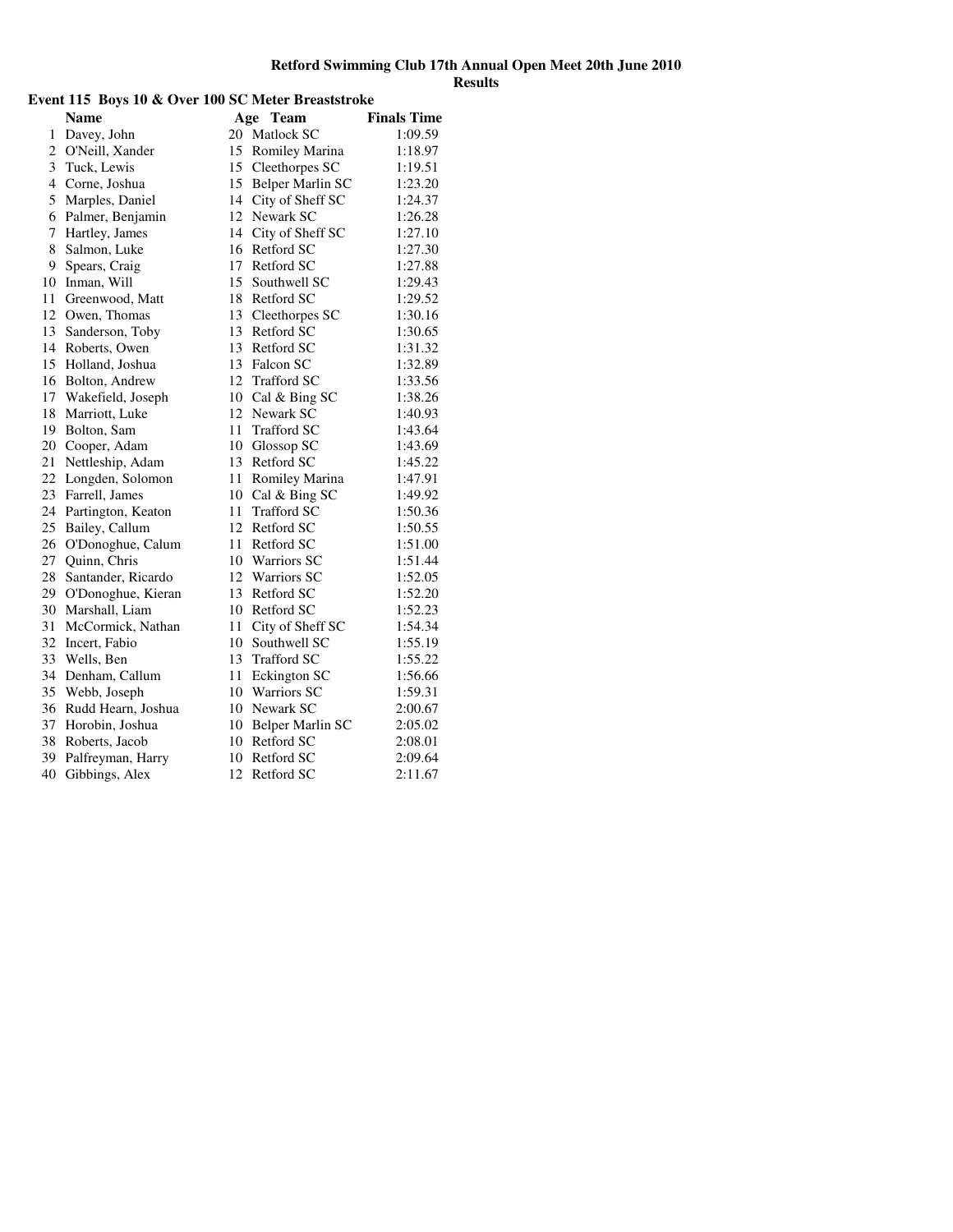## **Event 116 Girls 10 & Over 100 SC Meter Breaststroke Name Age Team Finals Time** 1 Bentley, Lizzie 17 City of Sheff SC 1:23.58 2 Davies, Beth 14 Retford SC 1:24.23 3 Chrystie-Lowe, Rosa 14 Glossop SC 1:26.03 4 Clements, Emma 14 Kimberley SC 1:28.55 5 Bullock, Pippa 14 Cal & Bing SC 1:30.54 6 North, Kimberley 13 Worksop Dolphins 1:31.52 7 Cross, Sarah 12 Matlock SC 1:32.77 8 Sikakana, Phumzile 15 City of Sheff SC 1:33.31 9 Budd, Billie 13 City of Sheff SC 1:33.71 10 Curran, Claire 14 Matlock SC 1:33.84 11 Sabbatini, Courtney 11 Worksop Dolphins 1:34.18 12 Ball, Danielle 13 Belper Marlin SC 1:34.26 13 Bramall, Leah 14 City of Sheff SC 1:34.81 14 Cocker, Kara 13 Matlock SC 1:36.92 15 Fairhurst, Esme 14 Cal & Bing SC 1:37.27 16 Shenton, Rebecca 13 City of Sheff SC 1:37.48 17 Young, Natalie 12 City of Sheff SC 1:37.57 18 Hook, Amy 13 City of Sheff SC 1:37.67<br>19 Johnson, Lucy 13 Southwell SC 1:37.74 19 Johnson, Lucy 13 Southwell SC 1:37.74<br>20 Knapton, Melissa 11 Brighouse SC 1:38.12 20 Knapton, Melissa 11 Brighouse SC 1:38.12<br>21 Stirland, Georgia 11 Cal & Bing SC 1:38.80 21 Stirland, Georgia 11 Cal & Bing SC 1:38.80 22 Palfreyman, Lucy 13 Retford SC 1:39.55 23 Issatt, Stephanie 12 Glossop SC 1:39.64 24 McCarthy, Kitty 13 City of Sheff SC 1:40.37 25 Eakin, Megan 13 Retford SC 1:40.59 26 Garnett, Lucy 11 Retford SC 1:42.18 27 Butler, Ellie 10 Chapeltown SC 1:42.79 28 Mosley, Emma 12 City of Sheff SC 1:42.99 29 Whitehead, Michaela 12 Worksop Dolphins 1:43.04<br>30 Donovan, Ellie 13 Trafford SC 1:43.25 30 Donovan, Ellie 13 Trafford SC 1:43.25<br>31 Archer-Long, Elle 12 Worksop Dolphins 1:43.53 31 Archer-Long, Elle 12 Worksop Dolphins 1:43.53<br>32 Whelan, Katie 12 Retford SC 1:44.22 32 Whelan, Katie 12 Retford SC 1:44.22<br>33 Royles, Natalie 15 City of Sheff SC 1:44.56 33 Royles, Natalie 15 City of Sheff SC 1:44.56<br>34 Parkes, Rose 12 Trafford SC 1:45.17 34 Parkes, Rose 12 Trafford SC 1:45.17<br>35 Chrystie-Lowe, Emma 11 Glossop SC 1:46.19 35 Chrystie-Lowe, Emma 11 Glossop SC 1:46.19 36 Hicks, Lauren 10 Warriors SC 1:46.54 37 Hinitt, Faith 11 Retford SC 1:46.98 38 Worthington, Hannah 12 Retford SC 1:47.15 39 Bovill, Anushka 11 Retford SC 1:48.70 40 Hunt, Megan 11 Retford SC 1:51.93 41 Marsland, Imogen 10 City of Sheff SC 1:52.25 42 Robinson, Jade 12 Worksop Dolphins 1:52.55 43 Smith, Gabriella 11 Warriors SC 1:52.75 44 Roberts, Hollie 12 Chapeltown SC 1:54.22 45 Davies, Emma 10 Retford SC 1:54.93 46 Freestone, Lucy 11 Retford SC 1:58.47<br>47 Freestone, Katie 11 Retford SC 1:58.84 Freestone, Katie 11 Retford SC 1:58.84<br>
Gibbings. Siobhan 10 Retford SC 1:58.99 48 Gibbings, Siobhan 10 Retford SC 1:58.99<br>
49 Neild, Lauren 10 Belper Marlin SC 2:02.54 10 Belper Marlin SC 50 Clark, Erin 11 Trafford SC 2:02.72

51 Purdy, Georgina 10 Retford SC 2:03.46 52 Longden, Olivia 10 Romiley Marina 2:04.19 53 Stocks, Olivia 10 Retford SC 2:04.44 54 Carroll, Abbie 10 Warriors SC 2:12.43 55 Eakin, Heather 10 Retford SC 2:18.23 56 Grierson, Morag 11 Retford SC 2:22.86 --- Wilson, Abbie 10 City of Sheff SC DQ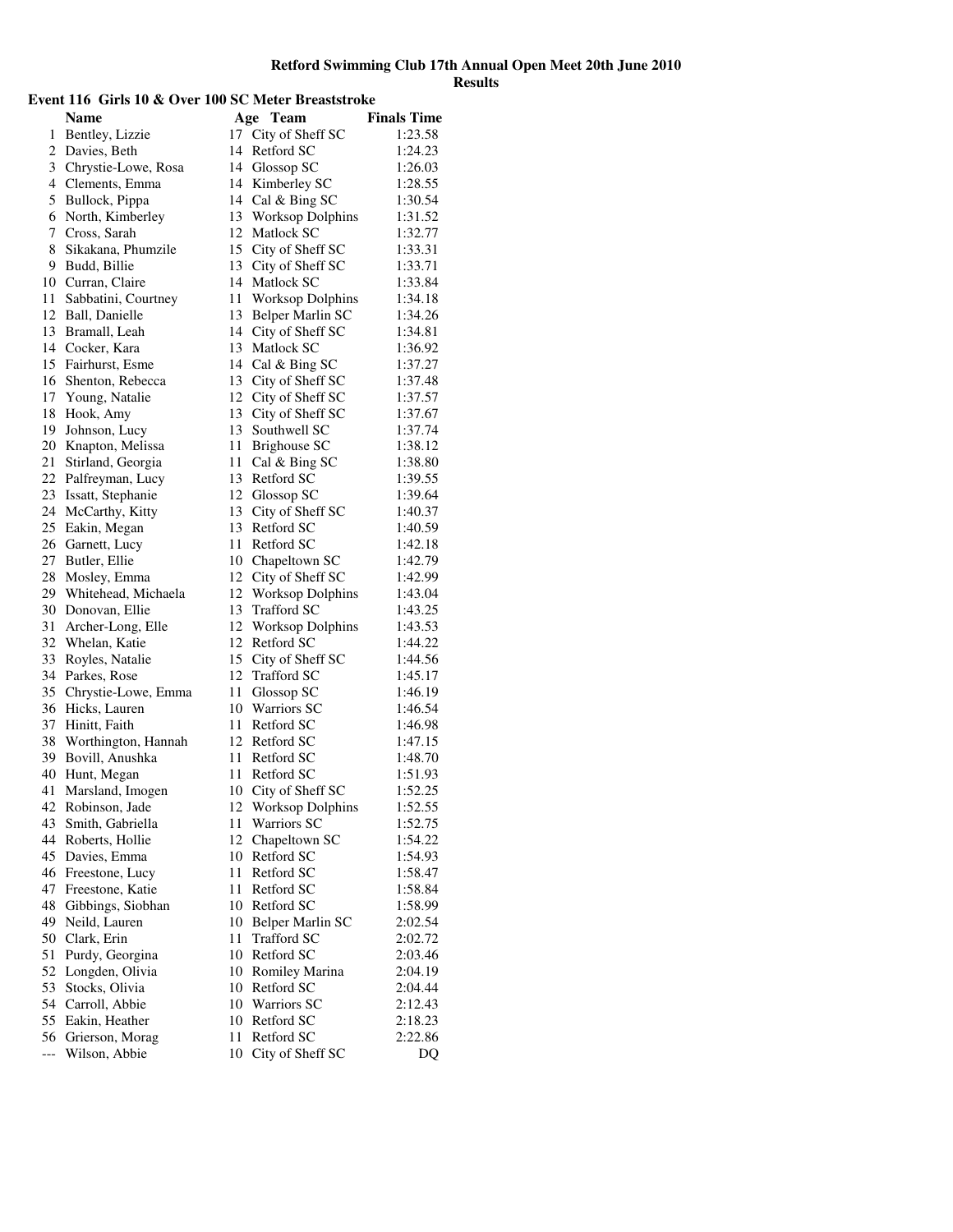| Event 117 Boys 9 & Over 50 SC Meter Freestyle |                                  |     |                                |                    |  |
|-----------------------------------------------|----------------------------------|-----|--------------------------------|--------------------|--|
|                                               | <b>Name</b>                      |     | Age Team                       | <b>Finals Time</b> |  |
|                                               | 1 Davey, John                    |     | 20 Matlock SC                  | 26.27              |  |
| 2                                             | Salmon, Luke                     |     | 16 Retford SC                  | 27.39              |  |
|                                               | 3 Grady, Elliott                 |     | 16 City of Sheff SC            | 27.47              |  |
|                                               | 4 O'Neill, Xander                | 15  | Romiley Marina                 | 27.62              |  |
| 5                                             | Poskitt, Matt                    | 17  | Retford SC                     | 28.06              |  |
| 6                                             | Dhillon, Max                     |     | 15 City of Sheff SC            | 28.39              |  |
| 7                                             | Tuck, Lewis                      |     | 15 Cleethorpes SC              | 28.78              |  |
| 8                                             | Ballard, Will                    | 14  | Newark SC                      | 29.20              |  |
| 9                                             | Mottershead, Andrew              |     | 22 Matlock SC                  | 29.26              |  |
|                                               | 10 Palmer, Benjamin              |     | 12 Newark SC                   | 29.37              |  |
| 11                                            | Murphy, Anthony                  |     | 14 Glossop SC                  | 30.03              |  |
| 12                                            | Owen, Thomas                     | 13  | Cleethorpes SC                 | 30.04              |  |
| 13                                            | Greenwood, Matt                  | 18  | Retford SC                     | 30.20              |  |
| 14                                            | Mansfield, Philip                |     | 15 Warriors SC                 | 30.39              |  |
| 15                                            |                                  |     |                                | 30.42              |  |
| 16                                            | Greenwood, Luke<br>Roberts, Owen | 13  | 13 Cal & Bing SC<br>Retford SC |                    |  |
|                                               |                                  |     |                                | 30.49              |  |
| 17                                            | Sanderson, Toby                  | 13  | Retford SC                     | 31.09              |  |
| 18                                            | Gagg, Daniel                     | 13  | Retford SC                     | 31.67              |  |
| 19                                            | Atkinson, Oliver                 | 13  | City of Sheff SC               | 31.84              |  |
| 20                                            | Spears, Craig                    | 17  | Retford SC                     | 31.95              |  |
| 21                                            | Bradley, Callum                  | 13  | Belper Marlin SC               | 32.30              |  |
| 22                                            | Hunt, Ashley                     | 13  | <b>Worksop Dolphins</b>        | 32.84              |  |
| 23                                            | Prowse, James                    |     | 14 City of Sheff SC            | 33.38              |  |
| 24                                            | Smith, Adam                      |     | 12 City of Sheff SC            | 33.47              |  |
| 25                                            | Stead, Devon                     |     | 12 City of Sheff SC            | 33.89              |  |
| 26                                            | Wakefield, Joseph                | 10  | Cal & Bing SC                  | 34.60              |  |
| 27                                            | Kearslake, Luke                  |     | 9 Glossop SC                   | 34.74              |  |
| 28                                            | Kaminsky, David                  | 11  | City of Sheff SC               | 34.88              |  |
|                                               | 29 Farrell, James                | 10  | Cal & Bing SC                  | 35.08              |  |
| 30                                            | Stout, Alisdair                  | 9   | <b>Trafford SC</b>             | 35.21              |  |
| 31                                            | Partington, Keaton               | 11  | <b>Trafford SC</b>             | 36.55              |  |
| 32                                            | Longden, Solomon                 | 11  | Romiley Marina                 | 36.69              |  |
| 33                                            | Mellor, John                     | 12  | <b>Warriors SC</b>             | 36.86              |  |
| 34                                            | O'Donoghue, Calum                | 11  | Retford SC                     | 36.97              |  |
| 35                                            | Nettleship, Adam                 | 13  | Retford SC                     | 36.98              |  |
| 36                                            | Wilkinson, Ryan                  | 12  | City of Sheff SC               | 37.20              |  |
| 37                                            | O'Donoghue, Kieran               | 13  | Retford SC                     | 37.23              |  |
| 38                                            | Marriott, Luke                   | 12  | Newark SC                      | 37.27              |  |
| 39                                            | Raine, Samuel                    | 11  | Glossop SC                     | 38.24              |  |
|                                               | 40 Incert, Fabio                 | 10  | Southwell SC                   | 38.28              |  |
|                                               | 41 Cooper, Adam                  |     | 10 Glossop SC                  | 38.39              |  |
| 42                                            | Freestone, Joe                   | 11. | Retford SC                     | 38.41              |  |
| 43                                            | Foster, Edward                   |     | 10 City of Sheff SC            | 38.56              |  |
| 44                                            | Dudley, Cameron                  | 11  | Retford SC                     | 38.70              |  |
| 45                                            | Donovan, Seth                    | 9.  | <b>Trafford SC</b>             | 39.96              |  |
| 46                                            | Hogg, William                    |     | 10 Eckington SC                | 40.05              |  |
| 47                                            | Brown, Greg                      |     | 10 Kimberley SC                | 40.48              |  |
| 48                                            | Santander, Ricardo               |     | 12 Warriors SC                 | 40.49              |  |
| 49                                            | Geary, Jake                      | 9.  | Newark SC                      | 40.64              |  |
| 50                                            | Andrews, Alexander               | 10  | City of Sheff SC               | 40.74              |  |
| 51                                            | Hunt, Callum                     | 10  | <b>Worksop Dolphins</b>        | 40.75              |  |
| 52                                            | Watkinson, Colby                 | 10  | Chapeltown SC                  | 41.79              |  |
| 53                                            | Coates, Baylie                   | 9   | <b>Warriors SC</b>             | 42.82              |  |
| 54                                            | Denham, Callum                   | 11  | Eckington SC                   | 42.86              |  |
| 55                                            | Atkinson, Daniel                 | 9.  | Retford SC                     | 43.73              |  |
| 56                                            | Horobin, Joshua                  | 10  |                                |                    |  |
| 57                                            |                                  | 8   | Belper Marlin SC<br>Retford SC | 44.86              |  |
| 58                                            | Hewitt, Cole                     | 9   |                                | 44.92<br>45.31     |  |
|                                               | O'Neill, Rohan                   |     | Romiley Marina<br>Retford SC   |                    |  |
| 59                                            | Roberts, Jacob                   | 10  |                                | 46.68              |  |
| 60                                            | Wilson, Ashley                   |     | 9 City of Sheff SC             | 46.81              |  |
| 61                                            | Gibbings, Alex                   | 12  | Retford SC                     | 47.47              |  |
| 62                                            | Barker, Adam                     | 9   | City of Sheff SC               | 49.62              |  |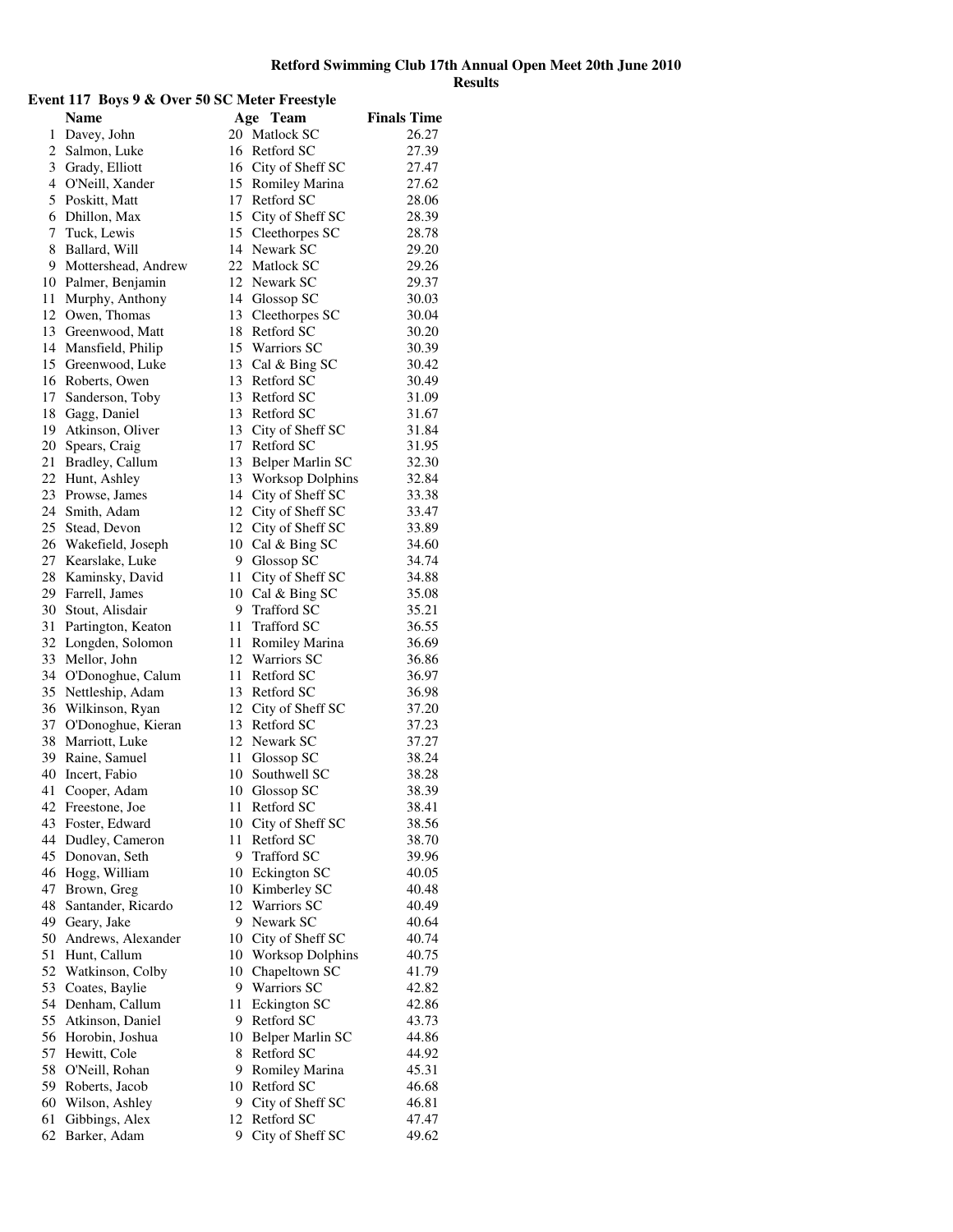| 63 Palfreyman, Harry | 10 Retford SC      | 50.55   |
|----------------------|--------------------|---------|
| 64 Halbert, Euan     | 10 Buxton SC       | 57.06   |
| 65 Bailey, Mitchell  | 9 Retford SC       | 1:06.34 |
| --- Kimpton, Ellis   | 9 City of Sheff SC | DO      |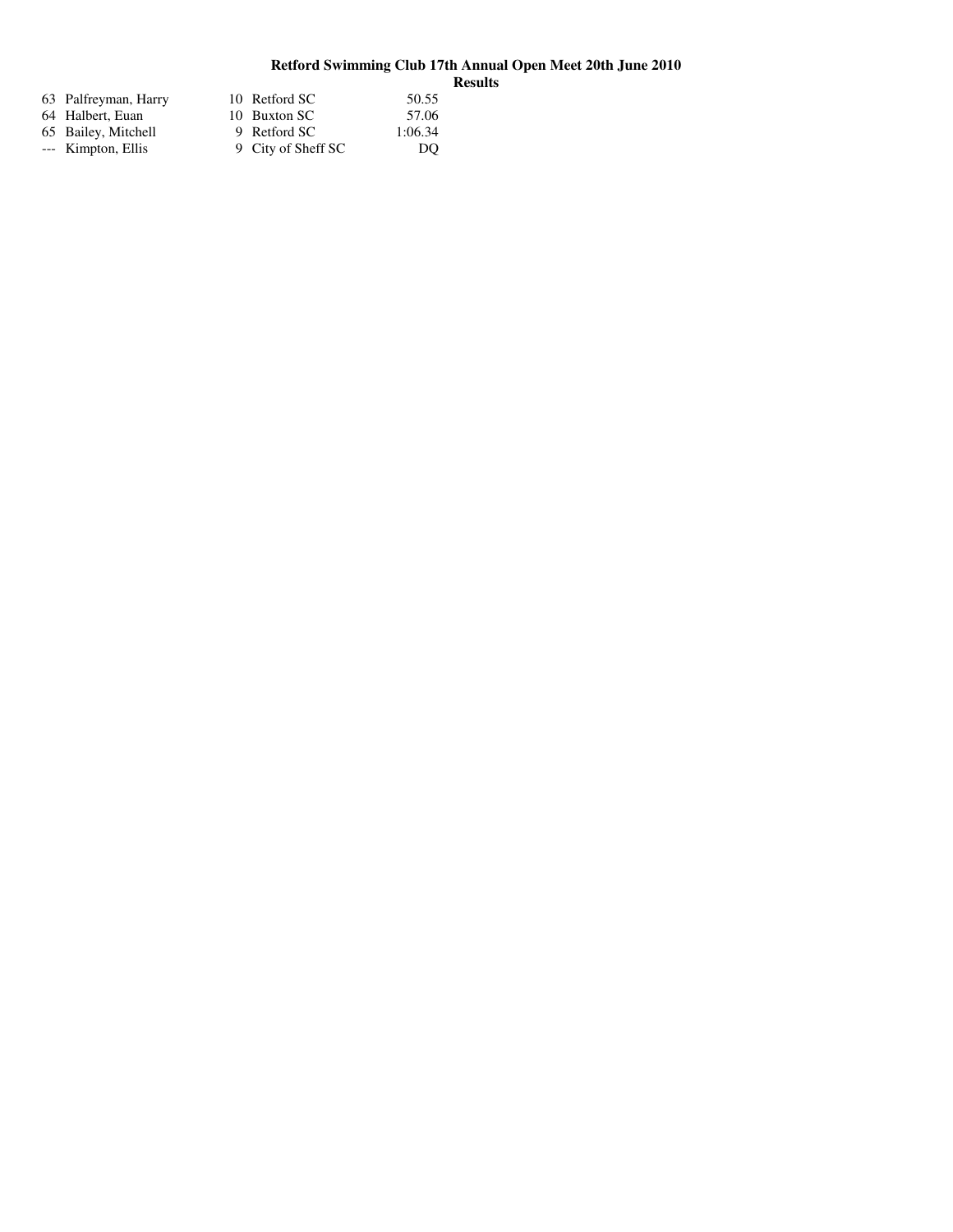# **Event 118 Girls 9 & Over 50 SC Meter Freestyle**

|    | <b>Name</b>           | Age | Team                    | <b>Finals Time</b> |
|----|-----------------------|-----|-------------------------|--------------------|
| 1  | Zolkiewski, Louisa    |     | 17 Trafford SC          | 29.37              |
| 2  | Sabbatini, Carina     | 14  | <b>Worksop Dolphins</b> | 29.90              |
| 3  | Davies, Beth          |     | 14 Retford SC           | 29.98              |
| 4  | Rigley, Jessica       | 14  | Southwell SC            | 31.28              |
| 5  | Chrystie-Lowe, Rosa   |     | 14 Glossop SC           | 31.51              |
| 6  | Denyer, Paige         |     | 13 Worksop Dolphins     | 31.91              |
| 7  | Donovan, Ellie        |     | 13 Trafford SC          | 32.61              |
| 8  | Sikakana, Phumzile    |     | 15 City of Sheff SC     | 32.90              |
| 9  | Garside, Emily        |     | 14 City of Sheff SC     | 33.08              |
| 10 | Clements, Emma        |     | 14 Kimberley SC         | 33.45              |
| 11 | Cooper, Rosalind      |     | 13 Retford SC           | 33.75              |
| 12 | Crownshaw, Ellie      |     | 13 City of Sheff SC     | 33.95              |
| 13 | Halbert, Jessica      |     | 14 Buxton SC            | 34.09              |
| 14 | Shenton, Rebecca      |     | 13 City of Sheff SC     | 34.25              |
| 15 | McCarthy, Kitty       |     | 13 City of Sheff SC     | 34.76              |
| 16 | Kaminsky, Jacqueline  |     | 14 City of Sheff SC     | 34.96              |
| 17 | Issatt, Stephanie     |     | 12 Glossop SC           | 35.13              |
| 18 | Bovill, Anushka       |     | 11 Retford SC           | 35.40              |
| 19 | Platts, Jade          | 11  | Worksop Dolphins        | 35.99              |
| 20 | Neild, Amy            | 11  | Belper Marlin SC        | 36.26              |
| 21 | Chrystie-Lowe, Emma   |     | 11 Glossop SC           | 36.42              |
| 22 | Healy, Fiona          |     | 12 Warriors SC          | 36.83              |
| 23 | Booth, Amber          |     | 11 Retford SC           | 37.54              |
| 24 | Parkes, Rose          |     | 12 Trafford SC          | 37.58              |
| 25 | Campbell, Shannon     |     | 10 Warriors SC          | 38.28              |
| 26 | Rowlinson, Holly      |     | 9 Trafford SC           | 38.60              |
| 27 | Smith, Gabriella      |     | 11 Warriors SC          | 38.63              |
| 28 | Taylor, Rhea          |     | 9 Warriors SC           | 38.76              |
| 29 | Garnett, Lucy         |     | 11 Retford SC           | 38.86              |
| 30 | Jolley, Elizabeth     |     | 10 Trafford SC          | 39.07              |
| 31 | Walker, Molly         |     | 10 Chapeltown SC        | 39.19              |
| 32 | Simmonite, Ella       |     | 9 Worksop Dolphins      | 39.42              |
| 33 | Straw, Lauren         |     | 12 Falcon SC            | 39.65              |
| 34 | Worthington, Hannah   |     | 12 Retford SC           | 39.73              |
| 35 | Hunt, Megan           |     | 11 Retford SC           | 39.76              |
| 36 | Mills, Jenny          |     | 10 Warriors SC          | 40.05              |
| 37 | Curran, Hannah        |     | 11 Matlock SC           | 40.07              |
| 38 | Roberts, Hollie       |     | 12 Chapeltown SC        | 40.23              |
| 39 | Eakin, Sarah          |     | 12 Retford SC           | 40.26              |
| 40 | Shield, Francesca     |     | 9 City of Sheff SC      | 40.29              |
| 41 | Swindells, Jessica    |     | 12 Warriors SC          | 40.43              |
| 42 | Wilson, Phillippa     |     | 9 City of Sheff SC      | 41.04              |
| 43 | Neild, Lauren         |     | 10 Belper Marlin SC     | 41.16              |
| 44 | Odiowei, Hannah       |     | 10 Trafford SC          | 41.25              |
| 45 | Kennedy, Charlotte    |     | 9 Matlock SC            | 41.28              |
| 46 | Zdolyny, Elysia       |     | 9 Trafford SC           | 41.39              |
| 47 | Smith, Rachael        |     | 10 Trafford SC          | 41.45              |
| 48 | Slack, Emma           |     | 11 Retford SC           | 41.65              |
| 49 | Livermore, Anna       |     | 9 Trafford SC           | 41.86              |
| 50 | Carroll, Abbie        |     | 10 Warriors SC          | 41.94              |
| 51 | Smith, Laura          |     | 9 Matlock SC            | 41.95              |
| 52 | Lucas, Emma           |     | 10 Newark SC            | 42.01              |
| 53 | Wright, Jodie         |     | 9 Retford SC            | 42.30              |
| 54 | Freestone, Lucy       |     | 11 Retford SC           | 42.34              |
| 55 | Barnard, Megan        |     | 9 Trafford SC           | 42.50              |
| 56 | Clark, Erin           | 11- | <b>Trafford SC</b>      | 42.76              |
| 57 | Marsland, Imogen      |     | 10 City of Sheff SC     | 42.81              |
| 58 | Stirland, Tia         |     | 9 Cal & Bing SC         | 43.12              |
| 59 | Gresswell, Francesca  |     | 10 Newark SC            | 43.15              |
| 60 | Dudley, Ellen         |     | 9 Retford SC            | 43.97              |
| 61 | Cundy, Laura          | 10  | Southwell SC            | 43.99              |
| 62 | Hinch-Sisley, Bethany | 9   | City of Sheff SC        | 44.11              |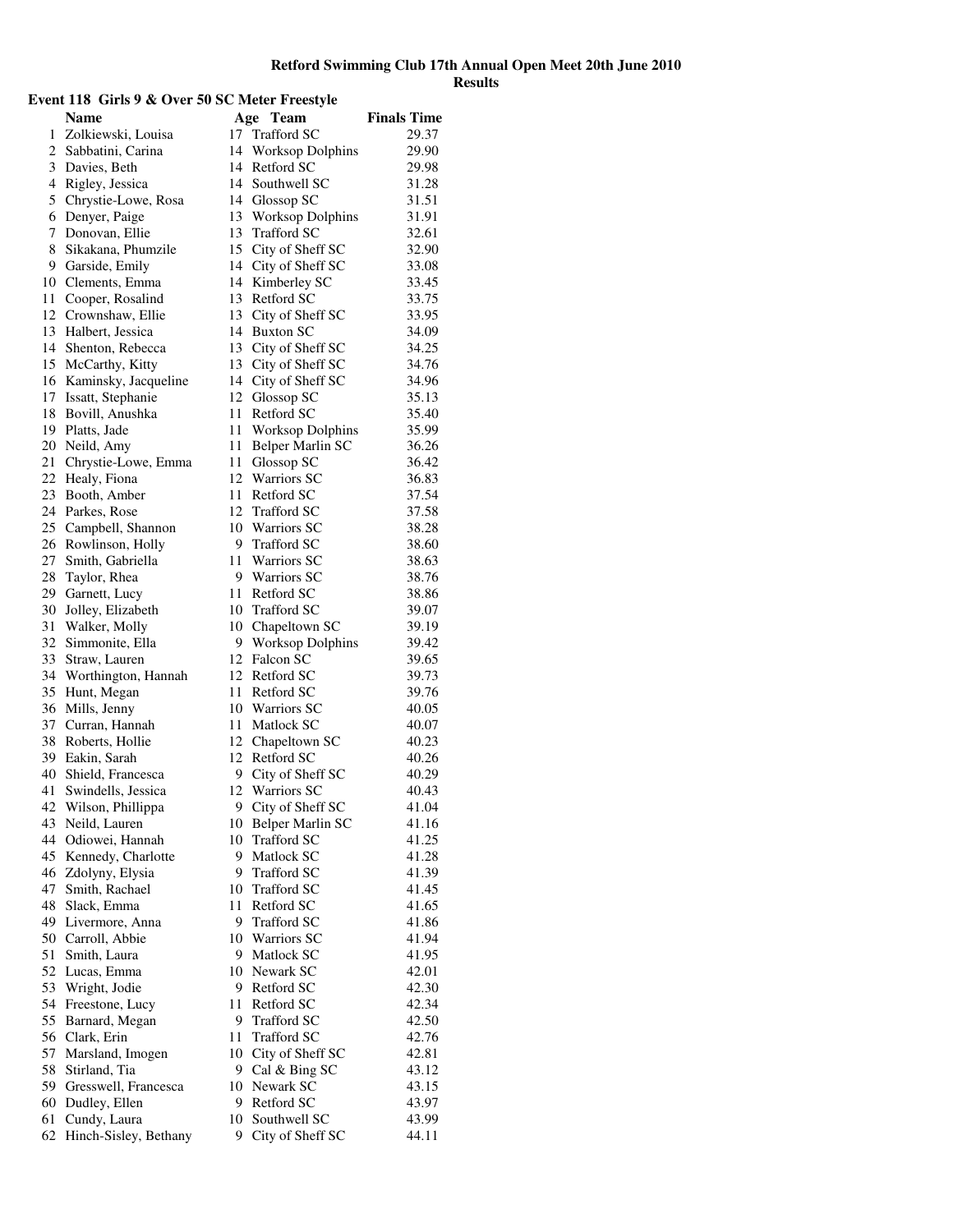| 63 | Davies, Emma       | 10 | Retford SC              | 44.24 |
|----|--------------------|----|-------------------------|-------|
| 64 | Stocks, Olivia     | 10 | Retford SC              | 44.64 |
| 65 | Fahy, Jasmine      | 9  | Kimberley SC            | 44.96 |
| 66 | Smith, Isabelle    | 9  | City of Sheff SC        | 45.01 |
| 67 | Harrison, Anna     | 10 | <b>Warriors SC</b>      | 46.57 |
| 68 | Orr, Jennifer      | 10 | <b>Warriors SC</b>      | 46.74 |
| 69 | Warbrick, Alice    | 10 | Belper Marlin SC        | 47.07 |
| 70 | Foster, Emily      | 9  | City of Sheff SC        | 47.27 |
| 71 | Hamer, Lucy        | 10 | City of Sheff SC        | 47.51 |
| 72 | Foulkes, Kaitlin   | 10 | <b>Warriors SC</b>      | 48.01 |
| 73 | Jacklin, Saffron   | 9  | City of Sheff SC        | 48.15 |
| 74 | Gibbings, Siobhan  | 10 | Retford SC              | 48.28 |
| 75 | Grierson, Sophie   | 9  | Retford SC              | 48.78 |
| 76 | Longden, Olivia    | 10 | Romiley Marina          | 48.94 |
| 77 | Broadbent, Kayla   | 9  | City of Sheff SC        | 49.39 |
| 78 | Fittes, Gabriella  | 9  | <b>Trafford SC</b>      | 50.01 |
| 79 | Kennedy, Charlotte | 9  | City of Sheff SC        | 50.53 |
| 80 | Eakin, Heather     | 10 | Retford SC              | 50.67 |
| 81 | Purdy, Georgina    | 10 | Retford SC              | 50.76 |
| 82 | Heap, Cerys        | 9  | Matlock SC              | 50.95 |
| 83 | Grierson, Morag    | 11 | Retford SC              | 51.81 |
| 84 | Walker, Flora      | 9  | Warriors SC             | 51.87 |
| 85 | Quince, Mia        | 9  | City of Sheff SC        | 52.17 |
| 86 | Robinson, Zena     | 13 | <b>Worksop Dolphins</b> | 57.05 |
| 87 | Wadsworth, Hannah  | 9  | <b>Warriors SC</b>      | 58.50 |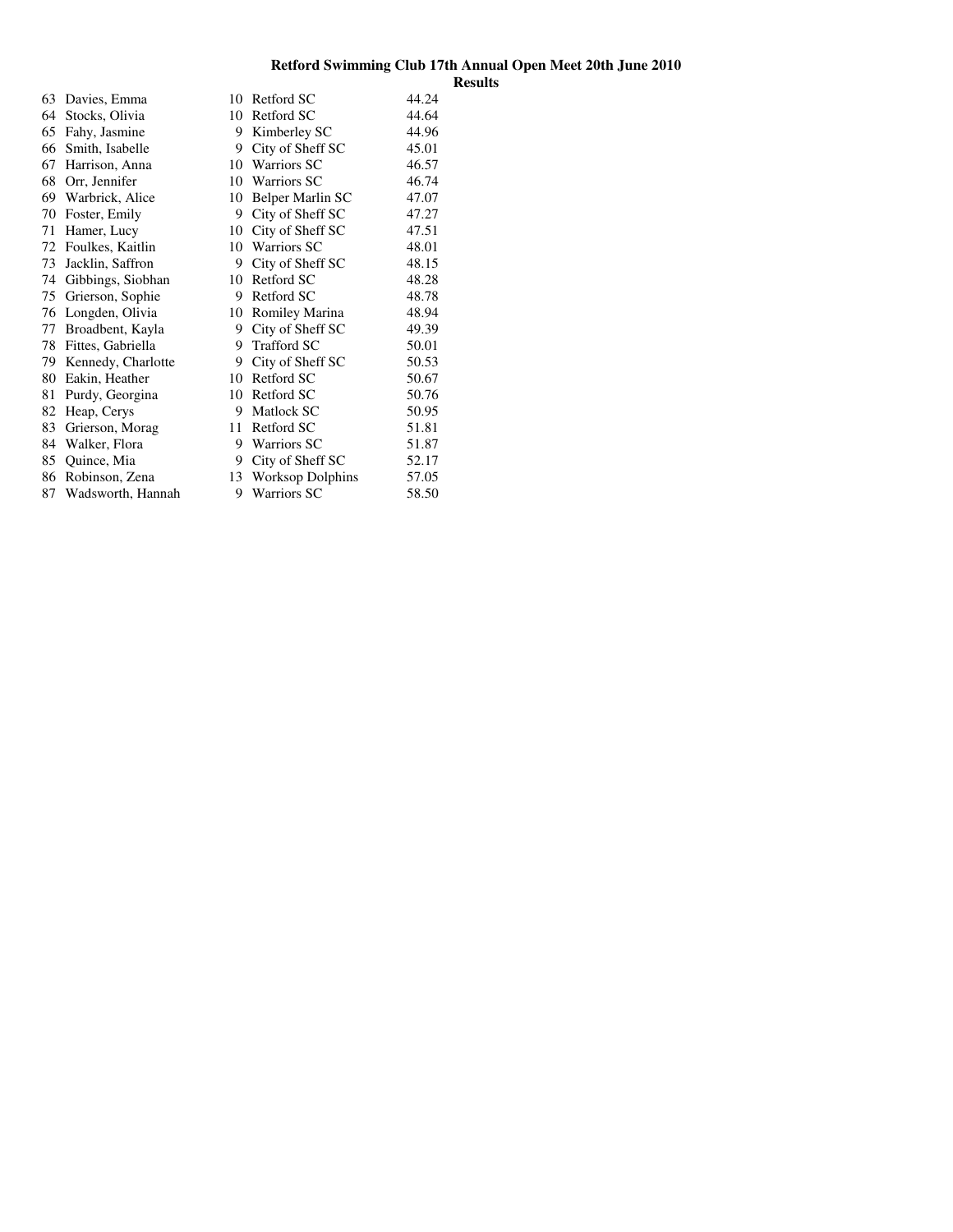# **Event 119 Boys 10 & Over 100 SC Meter Butterfly**

|    | <b>Name</b>         |    | Age Team           | <b>Finals Time</b> |
|----|---------------------|----|--------------------|--------------------|
| 1  | Davey, John         | 20 | Matlock SC         | 1:04.55            |
| 2  | O'Neill, Xander     | 15 | Romiley Marina     | 1:06.41            |
| 3  | Grady, Elliott      | 16 | City of Sheff SC   | 1:08.92            |
| 4  | Barnes, Thomas      | 15 | City of Sheff SC   | 1:13.09            |
| 5  | Mansfield, Philip   | 15 | Warriors SC        | 1:16.42            |
| 6  | Tuck, Lewis         | 15 | Cleethorpes SC     | 1:16.84            |
| 7  | Atkinson, Oliver    | 13 | City of Sheff SC   | 1:17.83            |
| 8  | Greenwood, Luke     | 13 | Cal & Bing SC      | 1:17.88            |
| 9  | Greenwood, Matt     | 18 | Retford SC         | 1:18.23            |
| 10 | Hartley, James      | 14 | City of Sheff SC   | 1:18.51            |
| 11 | Corne, Joshua       | 15 | Belper Marlin SC   | 1:18.87            |
| 12 | Murphy, Anthony     | 14 | Glossop SC         | 1:19.91            |
| 13 | Mottershead, Andrew | 22 | Matlock SC         | 1:26.09            |
| 14 | Prowse, James       | 14 | City of Sheff SC   | 1:26.42            |
| 15 | Wakefield, Joseph   | 10 | Cal & Bing SC      | 1:27.61            |
| 16 | Rostron, Daniel     | 13 | Retford SC         | 1:28.95            |
| 17 | Bolton, Andrew      | 12 | <b>Trafford SC</b> | 1:30.39            |
| 18 | Bradley, Callum     | 13 | Belper Marlin SC   | 1:31.35            |
| 19 | Smith, Adam         | 12 | City of Sheff SC   | 1:31.92            |
| 20 | Bolton, Sam         | 11 | Trafford SC        | 1:35.01            |
| 21 | Kearslake, Luke     | 9  | Glossop SC         | 1:38.89            |
| 22 | Farrell, James      | 10 | Cal & Bing SC      | 1:42.93            |
| 23 | Raine, Samuel       | 11 | Glossop SC         | 1:45.10            |
| 24 | Atkinson, Thomas    | 11 | Retford SC         | 1:45.11            |
| 25 | Bailey, Callum      | 12 | Retford SC         | 1:48.85            |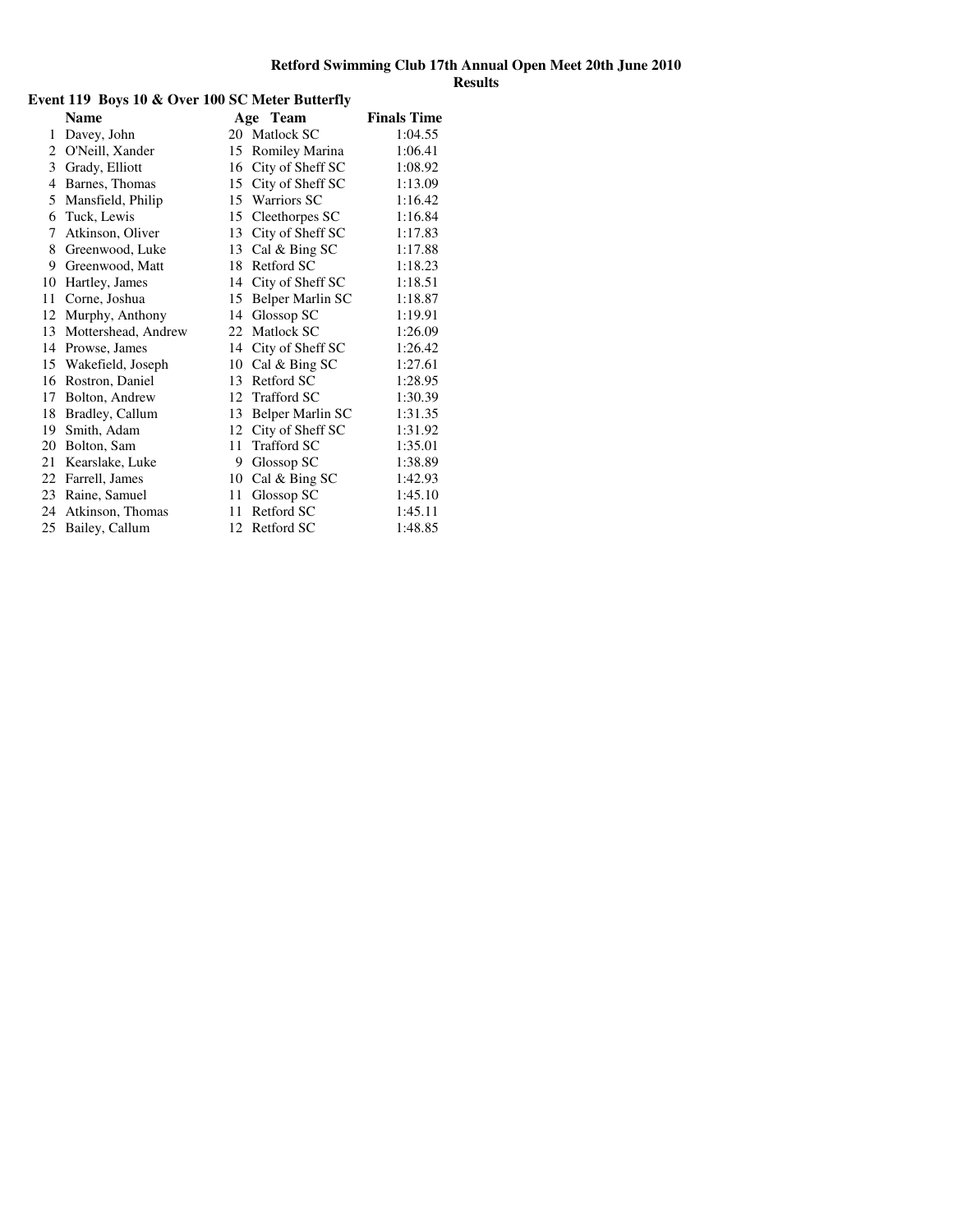|    | <b>Name</b>         |     | Age Team            | <b>Finals Time</b> |
|----|---------------------|-----|---------------------|--------------------|
| 1  | Zolkiewski, Louisa  |     | 17 Trafford SC      | 1:10.99            |
| 2  | Davies, Beth        |     | 14 Retford SC       | 1:13.50            |
| 3  | Money, Ruth         |     | 12 Newark SC        | 1:17.90            |
| 4  | Clements, Emma      |     | 14 Kimberley SC     | 1:18.12            |
| 5  | Clay, Hannah        | 13  | Radford SC          | 1:19.78            |
| 6  | Eakin, Megan        | 13  | Retford SC          | 1:22.86            |
| 7  | Thorpe, Georgina    |     | 15 City of Sheff SC | 1:24.57            |
| 8  | Rigley, Jessica     |     | 14 Southwell SC     | 1:25.40            |
| 9  | Cooper, Rosalind    | 13  | Retford SC          | 1:25.49            |
| 10 | Young, Natalie      |     | 12 City of Sheff SC | 1:26.94            |
| 11 | Whitehead, Michaela |     | 12 Worksop Dolphins | 1:29.90            |
| 12 | Cocker, Kara        | 13  | Matlock SC          | 1:30.43            |
| 13 | Curran, Claire      | 14  | Matlock SC          | 1:30.90            |
| 14 | Fairhurst, Esme     |     | 14 Cal & Bing SC    | 1:34.32            |
| 15 | Halbert, Jessica    | 14  | <b>Buxton SC</b>    | 1:36.68            |
| 16 | Hinitt, Faith       | 11  | Retford SC          | 1:38.62            |
| 17 | Kellett, Kirsty     | 10. | <b>Warriors SC</b>  | 1:42.67            |

# **Event 120 Girls 10 & Over 100 SC Meter Butterfly**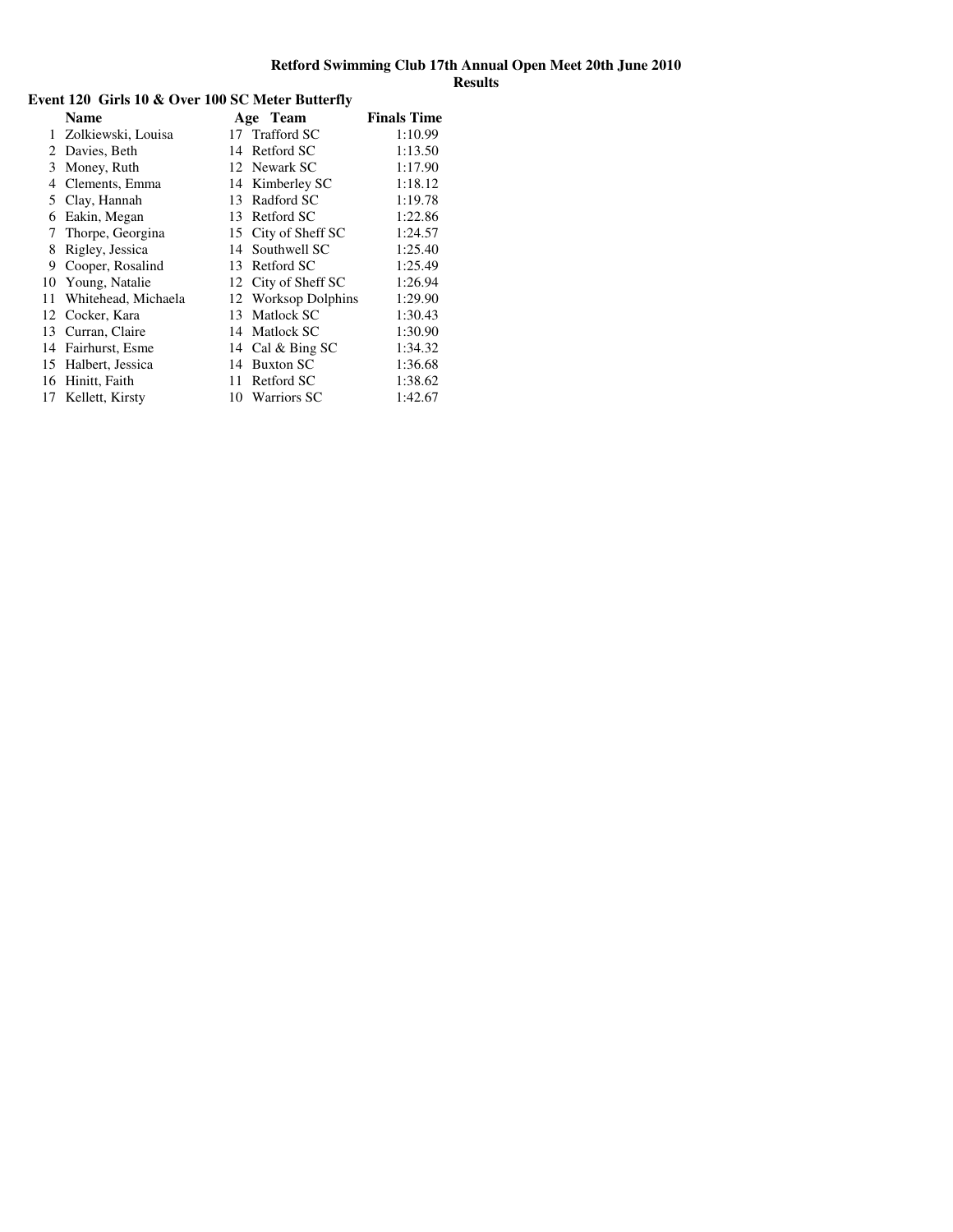|              | Event 121 Boys 10 & Over 200 SC Meter IM |    |                    |                    |  |  |
|--------------|------------------------------------------|----|--------------------|--------------------|--|--|
|              | <b>Name</b>                              |    | Age Team           | <b>Finals Time</b> |  |  |
| $\mathbf{1}$ | O'Neill, Xander                          | 15 | Romiley Marina     | 2:27.96            |  |  |
|              | 2 Barnes, Thomas                         | 15 | City of Sheff SC   | 2:32.53            |  |  |
|              | 3 Tuck, Lewis                            | 15 | Cleethorpes SC     | 2:34.62            |  |  |
|              | 4 Hartley, James                         | 14 | City of Sheff SC   | 2:39.96            |  |  |
|              | 5 Palmer, Benjamin                       | 12 | Newark SC          | 2:43.27            |  |  |
| 6            | Roberts, Owen                            | 13 | Retford SC         | 2:44.04            |  |  |
| 7            | Marples, Daniel                          | 14 | City of Sheff SC   | 2:45.36            |  |  |
| 8            | Greenwood, Luke                          | 13 | Cal & Bing SC      | 2:45.67            |  |  |
|              | 9 Owen, Thomas                           | 13 | Cleethorpes SC     | 2:46.20            |  |  |
|              | 10 Spears, Craig                         | 17 | Retford SC         | 2:47.93            |  |  |
|              | 11 Inman, Will                           | 15 | Southwell SC       | 2:50.72            |  |  |
|              | 12 Gagg, Daniel                          | 13 | Retford SC         | 2:54.51            |  |  |
|              | 13 Atkinson, Oliver                      | 13 | City of Sheff SC   | 2:55.76            |  |  |
|              | 14 Rostron, Daniel                       | 13 | Retford SC         | 2:57.91            |  |  |
|              | 15 Bolton, Sam                           | 11 | <b>Trafford SC</b> | 3:03.12            |  |  |
|              | 16 Prowse, James                         | 14 | City of Sheff SC   | 3:04.62            |  |  |
|              | 17 Clarke, Adam                          | 11 | Cal & Bing SC      | 3:06.63            |  |  |
|              | 18 Smith, Adam                           | 12 | City of Sheff SC   | 3:07.49            |  |  |
|              | 19 O'Donoghue, Calum                     | 11 | Retford SC         | 3:14.53            |  |  |
|              | 20 Atkinson, Thomas                      | 11 | Retford SC         | 3:20.90            |  |  |
|              | 21 Quinn, Chris                          | 10 | <b>Warriors SC</b> | 3:21.24            |  |  |
|              | 22 Marshall, Liam                        | 10 | Retford SC         | 3:30.03            |  |  |
|              | 23 Bailey, Callum                        |    | 12 Retford SC      | 3:31.14            |  |  |
| 24           | O'Donoghue, Kieran                       | 13 | Retford SC         | 3:35.05            |  |  |
| 25           | Cooper, Adam                             | 10 | Glossop SC         | 3:35.41            |  |  |
|              | 26 Longden, Solomon                      | 11 | Romiley Marina     | 3:37.65            |  |  |
|              | 27 Wilkinson, Ryan                       | 12 | City of Sheff SC   | 3:42.21            |  |  |
|              | 28 McCormick, Nathan                     | 11 | City of Sheff SC   | 3:44.22            |  |  |
|              | 29 Webb, Joseph                          | 10 | Warriors SC        | 4:00.90            |  |  |
|              | 30 Roberts, Jacob                        | 10 | Retford SC         | 4:13.39            |  |  |
|              | --- Raine, Samuel                        | 11 | Glossop SC         | DO                 |  |  |
|              | --- Brown, Greg                          | 10 | Kimberley SC       | DQ                 |  |  |